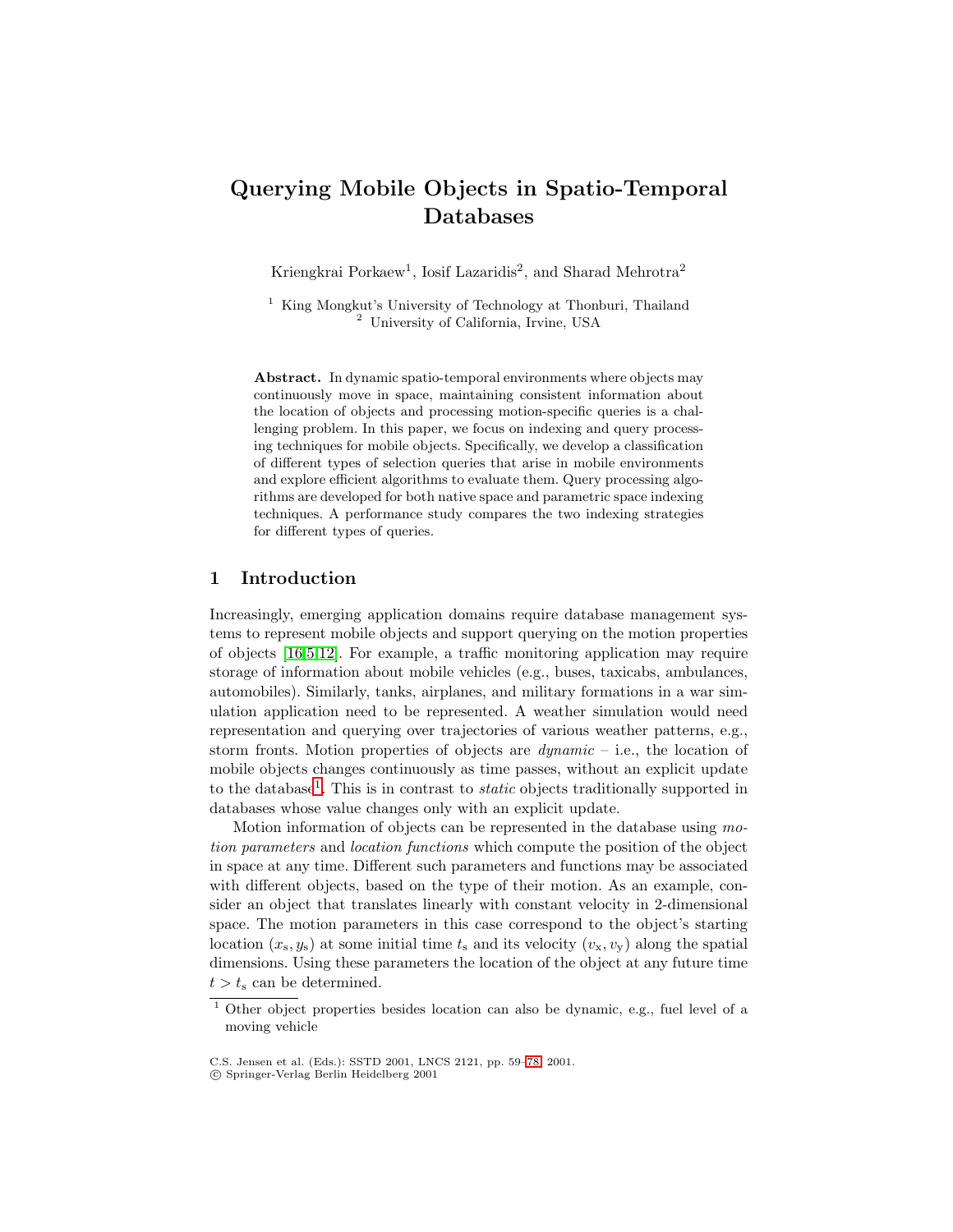**Types of Queries:** Similar to queries in traditional spatio-temporal databases over static objects, queries over mobile objects involve projection, selection, join, and aggregation operations. In this paper, we focus on *selection queries* since they are the building block for more complex SQL queries. Selection queries may be classified as either *range* or *nearest neighbor* queries. In the first case, objects that fall within a given spatio-temporal range are retrieved. In the second one, we are interested in objects that are relatively "closer" to the query point.

The notion of proximity differs between time and the spatial dimensions. In the temporal sense, proximity means co-occurence within a certain time period. Spatially, it refers to geographical/geometrical closeness. Thus, it is highly desirable to separate the selection predicate into spatial and temporal components, each of which can be specified in a different manner, either as a k-Nearest Neighbor or Range predicate.

In Fig. [1](#page-0-0) the types of queries that are meaningful are marked with  $(\sqrt{\ }$ . We will now give examples of queries handled in our system.

|               | Temporal kNN Temporal Range |
|---------------|-----------------------------|
| Spatial kNN   |                             |
| Spatial Range |                             |

**Fig. 1.** Spatio-Temporal Selection Query Classification

• A **Spatio-temporal Range Query** is specified by both a spatial and a temporal range. An example is "retrieve all vehicles that were within a mile of the location (spatial range) of an accident between  $\lambda$ -5pm (temporal range)".

• A **Temporal kNN Query** is specified with a spatial range and a nearest neighbor predicate on the temporal value. An example is "retrieve the first ten vehicles that were *within 100 yards* (spatial range) from the scene of an accident ordered based on the difference between the time the accident occured and the time the vehicle crossed the spatial region (temporal kNN predicate)". Note that in a temporal kNN query, we are sometimes interested only in the most recent past or in upcoming future events but not in both. In such cases, the temporal kNN query will expand the search only in one direction of the temporal dimension.

• A **Spatial kNN Query** is specified with a temporal range and a kNN predicate on the spatial dimensions. For example, "retrieve the five ambulances that were nearest to the location of the accident between  $4\n-5\text{pm}$ ".

• A **Spatio-Temporal kNN Query**, marked with (×) in Fig. [1,](#page-0-0) would specify a kNN predicate in both the spatial and temporal dimensions. Such a query type is not possible since it would imply that a total order existed between the temporal and the spatial dimensions.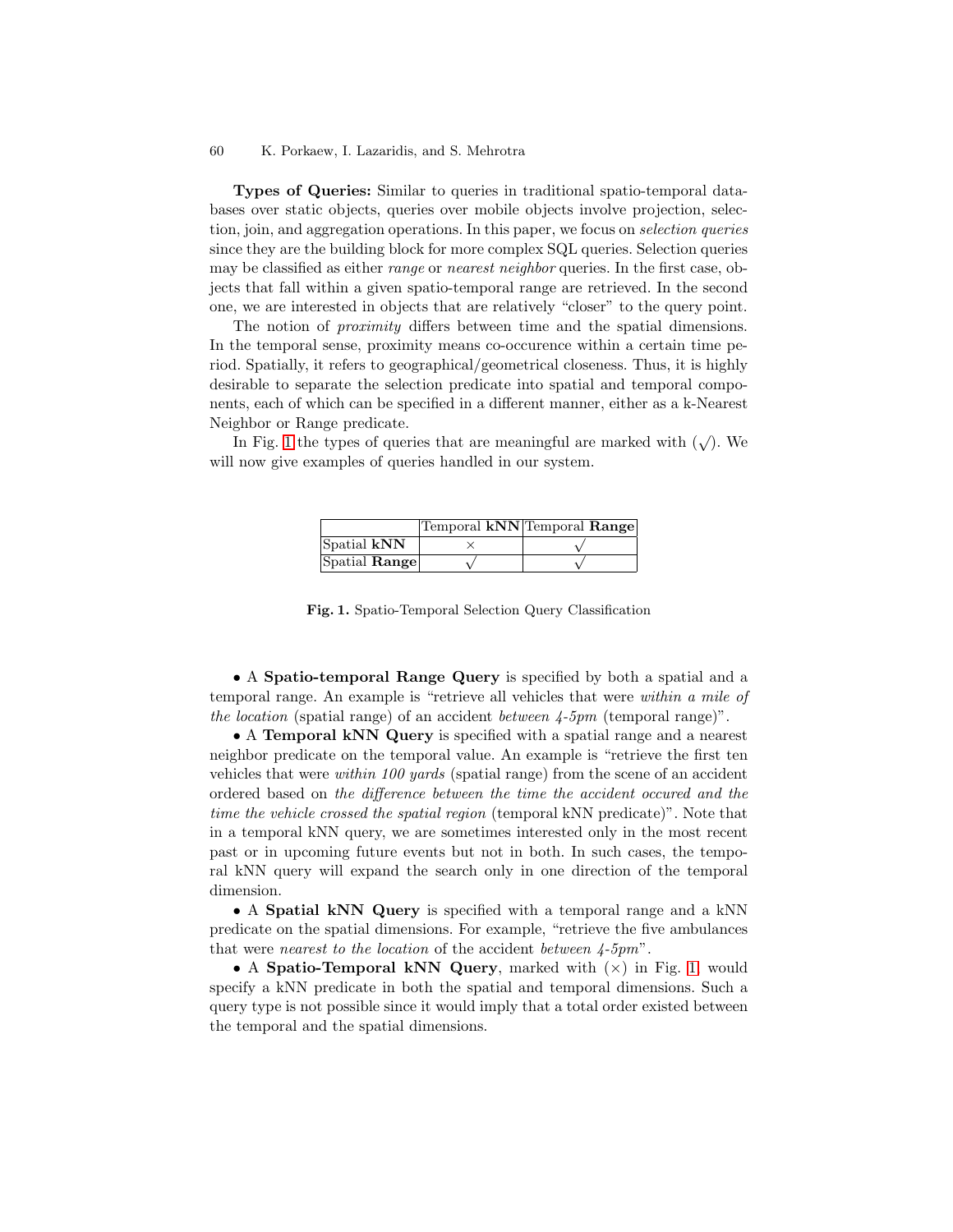**Contributions:** We explore two approaches – native space indexing (NSI) and *parametric space indexing* (PSI) and we have developed algorithms for evaluating all previously described query types, using both of these approaches. In the NSI approach, motion is indexed in the original space in which it occurs, while in the PSI approach a parametric space defined by the motion parameters of the objects is used. Work on indexing mobile objects has recently been studied in [\[16,5,12\]](#page-18-0); we will discuss the state of the art in the following section. This paper makes the following contribution to the existing literature. First, while most existing approaches have explored techniques to support spatio-temporal range queries over mobile objects, we also develop techniques for temporal and spatial kNN queries as described above, by appropriately adapting techniques proposed for kNN in [\[11,4\]](#page-18-0). Furthermore, the emphasis of existing techniques [\[5,12\]](#page-18-0) has been on the PSI strategy. In contrast, we explore both NSI and PSI strategies and compare them for different types of queries. Our results actuallly illustrate that NSI almost always performs better compared to PSI strategies for all query types. We provide an intuitive justification for this behavior.

**Roadmap of the Paper:** The rest of the paper is organized as follows. Sect. 2 discusses related work on indexing of motion. Sect. [3](#page-4-0) discusses two motion indexing techniques (native space- and parametric space- indexing) and corresponding query processing techniques for various query types. In Sect. [4](#page-14-0) we evaluate these techniques. Sect. [5](#page-17-0) concludes the paper.

#### **2 Related Work**

Techniques for indexing multidimensional data (including spatial, temporal, and spatio-temporal data) have been extensively studied in the literature. Example data structures developed include R-tree and its family [\[3,2,15\]](#page-18-0), Quadtree [\[14\]](#page-18-0), and hB-tree [\[6\]](#page-18-0). Specialized techniques to index temporal objects have also been proposed, including multi-version index structures, e.g., Time-Split B-tree (TSBtree) [\[7\]](#page-18-0), multi-version B-tree [\[1\]](#page-18-0), and others, summarized in [\[13\]](#page-18-0). While the focus of these data structures has been on indexing temporally changing attribute values, they can be adapted to index spatio-temporal objects by replacing the key attribute (that is indexed using B-tree) by the spatial location, which will be indexed by a spatial data structure.

Existing proposals for spatio-temporal index structures have been summarized in [\[17\]](#page-19-0). The primary difference between the multi-version index structures and the spatio-temporal index structures is that in a multi-version index the temporal dimension is differentiated from other dimensions. The splitting policy focuses on temporal split with the objective to keep the "live" data which is currently active clustered together. In contrast, spatio-temporal index structures do not differentiate between the spatial and temporal dimensions.

The focus of the above described spatial, temporal, and spatio-temporal data structures has been on representing static objects – ones whose value changes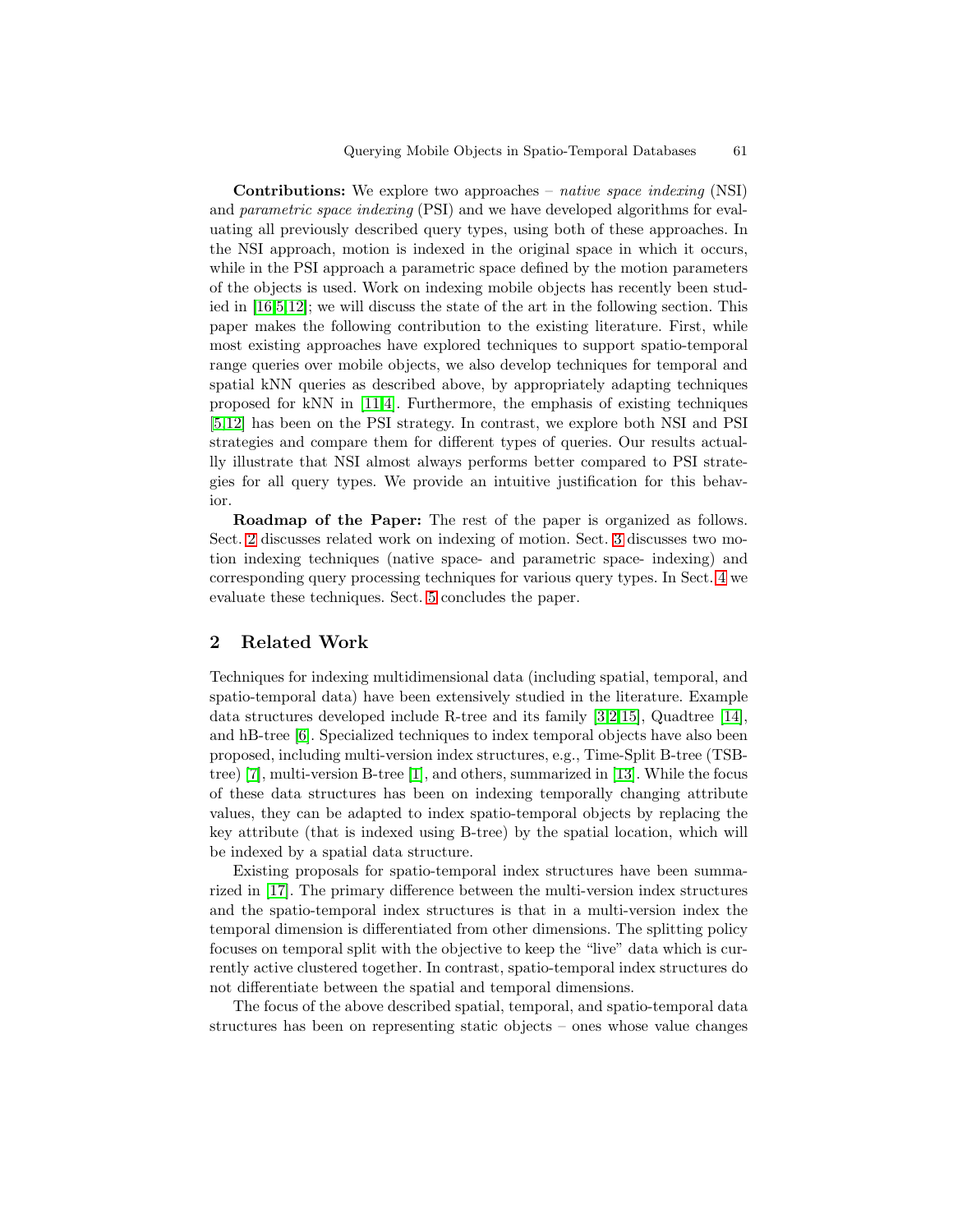only with an explicit update to the data structure. Some recent papers have explored indexing issues for dynamic properties – that is, properties whose value changes continuously as time passes without an explicit update. Specifically, research has focussed on indexing and query processing over mobile data [\[16,5,12\]](#page-18-0). Most of this work has concentrated on techniques to support spatio-temporal range queries based on current motion properties of objects projected onto a time in the future. For example, in [\[16\]](#page-18-0), Quadtree is used to partition the embedded space in which object motion occurs. Mobile objects are represented by clipping their motion trajectories into the collection of leaf cells that they intersect. Standard techniques are then used to support spatio-temporal range queries.

In [\[5\]](#page-18-0), motion is represented in a parametric space using the velocity of the object and its projected location along each dimension at a global time reference. Given a parametric representation of motion, a standard multidimensional index structure (specifically, kDB-tree [\[10\]](#page-18-0)) is used with dimensions corresponding to velocity and location. The disadvantage of indexing positions projected at a global time reference is a loss of locality. By this, we mean that the relative placement of objects' projections at a global time reference does not carry much information as to their location at the present or future times. The authors also suggest an improvement to their approach by transforming and projecting 2-d parametric space (i.e., velocity and location dimensions) onto 1-d space and use a B-tree to index 1-d data. This technique is, however, applicable only to motion in 1-d space unless multiple B-trees are used (one per spatial dimension) for multidimensional motion. Furthermore, the projection of 2-d parametric space corresponding to the velocity and location to a single dimension also sacrifices the accuracy of the answer.

In [\[12\]](#page-18-0), similar to [\[5\]](#page-18-0), motion is represented in a parametric space defined by its velocity and projected location along each spatial dimension at a global time reference. The parametric space is then indexed by a new index structure referred to as the TPR-tree (Time-Parameterized R-tree). TPR-tree is similar to R∗-tree [\[2\]](#page-18-0) except that TPR-tree does not represent a node's boundary with a bounding box. Rather, a node boundary of TPR-tree corresponds to an open-ended trapezoidal shape in the native space where the parallel sides are perpendicular to the temporal axis. The splitting algorithm splits an overflow node into two nodes whose corresponding trapezoids are minimized in size (or volume). The search algorithm for a range query also performs computation on the native space by checking the overlap between the range of the query and the trapezoid representation of the node. The TPR-tree uses an optimization that attempts to compact the spatial coverage of the leaf nodes (resulting in improvement of query performance). However, the optimization can be used if the data structure is used to answer only future queries.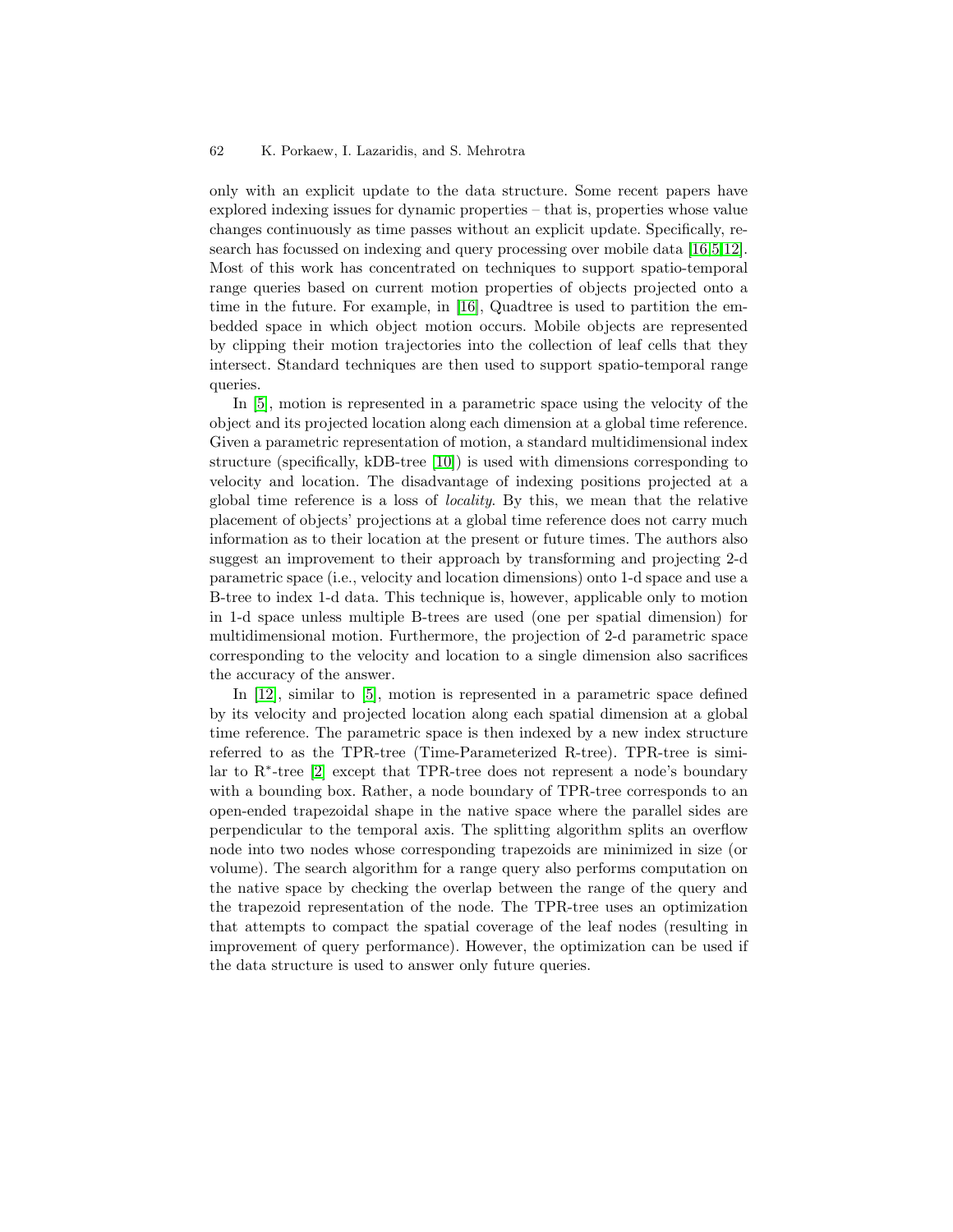## <span id="page-4-0"></span>**3 Indexing and Query Processing of Motion**

#### **3.1 Model and Assumptions**

We represent motion of objects using motion parameters and location functions. A location function is a generic method by which the position of an object at any valid time can be deduced and it corresponds to a type of motion, e.g., linear translation. Motion parameters specify the instantiation of the location function, e.g., a starting location and speed of motion in the linear translation example introduced in Sect. [1.](#page-0-0) Associated with each object's motion is a valid time interval  $\bar{t} = [t_1, t_2]$  when the motion is valid. The location functions can be used to compute the position of the object at any time  $t' \in \overline{t}$  in a d-dimensional space. In this paper, we are primarily concerned with object trajectories that correspond to linear motion with constant speed. The following location function determines the location of an object  $O$  at time  $t'$ :

$$
O.X_i(t') = O.x_i + O.v_i(t'-O.t_1) \text{ where } i = 1, 2, ..., d \text{ and } t' \in [O.t_1, O.t_1] \quad (1)
$$

where  $O.x_i$  is the location and  $O.v_i$  is the velocity of the object along the  $i^{\text{th}}$ dimension respectively at the starting time  $O.t_1$ , for all  $i = 1, \ldots, d$ .

As time progresses, the motion of an object may deviate from its representation in the database (as the vector of its velocity changes). When the deviation exceeds a threshold, an object (or sensors tracking the object) updates its motion parameters and/or the location function stored in the database to reflect its most current motion information. Each update contains the location  $O.x_{1...d}$ , the velocity  $O.v_{1...d}$ , the time of the update  $O.t_1$  and the time of the next update (expiration time of this update),  $O.t_{h}$ .

The expiration time can be viewed as a promise to issue an update no later than  $O_{t_{\rm h}}$ . If an update is issued at time  $t_{\rm new} < O_{t_{\rm h}}$ , then the new motion information takes precedence over the previous one for the interval  $[t_{\text{new}}, O.t_{\text{h}}]$ in which they are both valid. In practical terms, this means either that the new update replaces the old one (no historical information is maintained), or that the two co-exist and thus for a given time, the object might be represented (and thus retrieved) by more than one database object. Thus, it would be necessary to process objects after retrieval to discard duplicates by retaining the most recent update.

Note that there is a tradeoff between the cost of update (which depends upon the update frequency) and the precision of information captured by the database. The update management issues including the above tradeoff have been discussed previously in [\[18\]](#page-19-0). If the imprecision of an object's representation is taken into account, its location at a given instance of time, instead of corresponding to a point in space (as suggested by the location function above), will rather be a bounded region that represents the potential location of an object. For simplicity of exposition, we will assume that the parameters used to capture the motion of an object in the database precisely determine its location until the next update of the object's motion. The mechanisms for indexing and query processing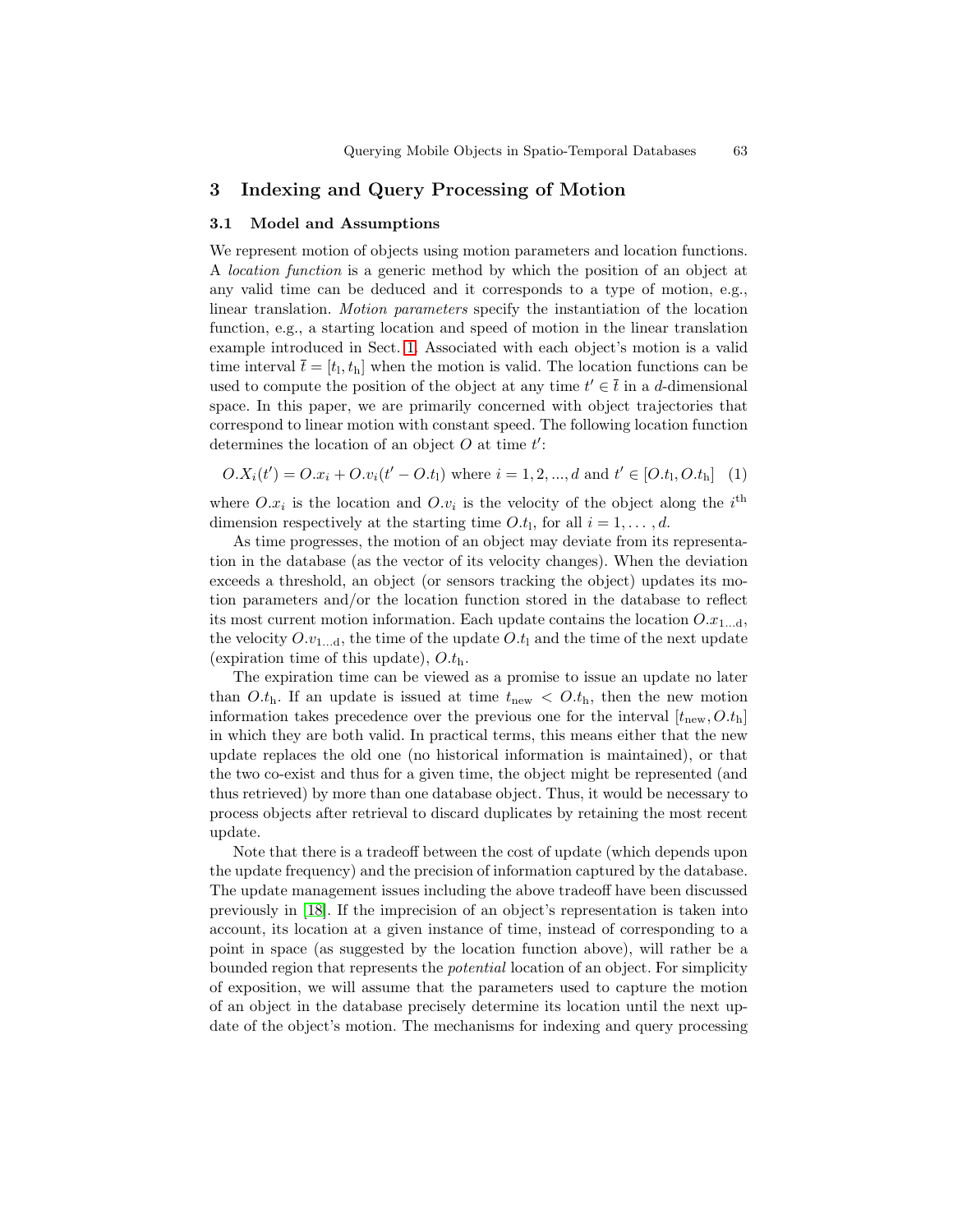proposed can be extended straightforwardly to the case when the imprecision in the location of an object is taken into account (that is, the location of an object at each instance of time, instead of corresponding to a point, corresponds to a bounded region).

To evaluate the spatio-temporal selection queries, we do not wish to scan through the whole database to check the query predicate for each object. Instead, for efficiency, we index these objects in a multidimensional data structure and utilize the data structure to identify the objects that satisfy the query predicate. There are many ways to index the moving objects. In general, we can classify indexing mechanisms into two types: **Native Space Indexing** (NSI) and **Parametric Space Indexing** (PSI) which are discussed next. In the discussion, the following notation will be used:

**Definition 1 (Interval).**  $\overline{I} = [l, h]$  is a range of values from l to h. If  $l > h$ , I is an empty interval  $(\emptyset)$ . A single value v is equivalent to  $[v, v]$ . Operations on intervals are intersection ( $\cap$ ) and overlap ( $\emptyset$ ). Let  $\overline{J} = [J_1, J_h]$  and  $\overline{K} = [K_1, K_h]$ .  $\overline{J} \cap \overline{K} = [\max(J_1, K_1), \min(J_1, K_1)].$   $\overline{J} \between \overline{K}$  returns the boolean value of  $\overline{J} \cap \overline{K} \neq \overline{K}$ ∅.

**Definition 2 (Box).**  $\Box B = \langle \overline{I}_1, \overline{I}_2, \ldots, \overline{I}_n \rangle = \langle \overline{I}_{1...n} \rangle$  is an n-dimensional box covering the region of space  $I_1 \times I_2 \times \ldots \times I_n \subset \mathbb{R}^d$ . A box  $\Box B$  is an empty box  $(\Box B = \emptyset \Leftrightarrow \exists i : \overline{I}_i = \emptyset)$ . An n-dimensional point  $p = \langle v_{1...n} \rangle$  is equivalent to  $\mathit{box} \langle [v_1, v_1], [v_2, v_2], \ldots, [v_n, v_n] \rangle$ . Operations on boxes are the same as those on intervals. Their meanings are intuitive and similar to those of intervals.

#### **3.2 Native Space Indexing Technique (NSI)**

Consider an object  $O$  whose motion is captured by a location function  $O.X_{1-d}(t)$ . Let the valid time for the motion of the object be O.t. In NSI, the motion of  $O$  is represented with a bounding box with extents  $[\min_{t \in O_t \bar{t}} O.X_i(t)]$ , max $\max_{t \in O_t \bar{t}} O.X_i(t)]$  along each spatial dimension i, and extent  $O.\bar{t}$  along the temporal dimension. A multidimensional data structure (e.g., Rtree) is used to index the bounding box representation of motion. Note that the index will contain multiple bounding boxes to represent the motion trajectory of an object, one per motion update. We next discuss how different types of queries are evaluated in the NSI strategy. While the algorithms discussed below are applicable for any multidimensional data structure, in the following discussion, we will assume that an R-tree is used to index motion.

**Spatio-Temporal Range Queries:** Evaluating range queries in NSI is straightforward. The standard R-tree range search algorithm is used to traverse the data structure for objects whose motion trajectory overlaps with the query. The search begins from the root and all children whose bounding boxes overlap with the query region are traversed. The bounding boxes stored in the leaf node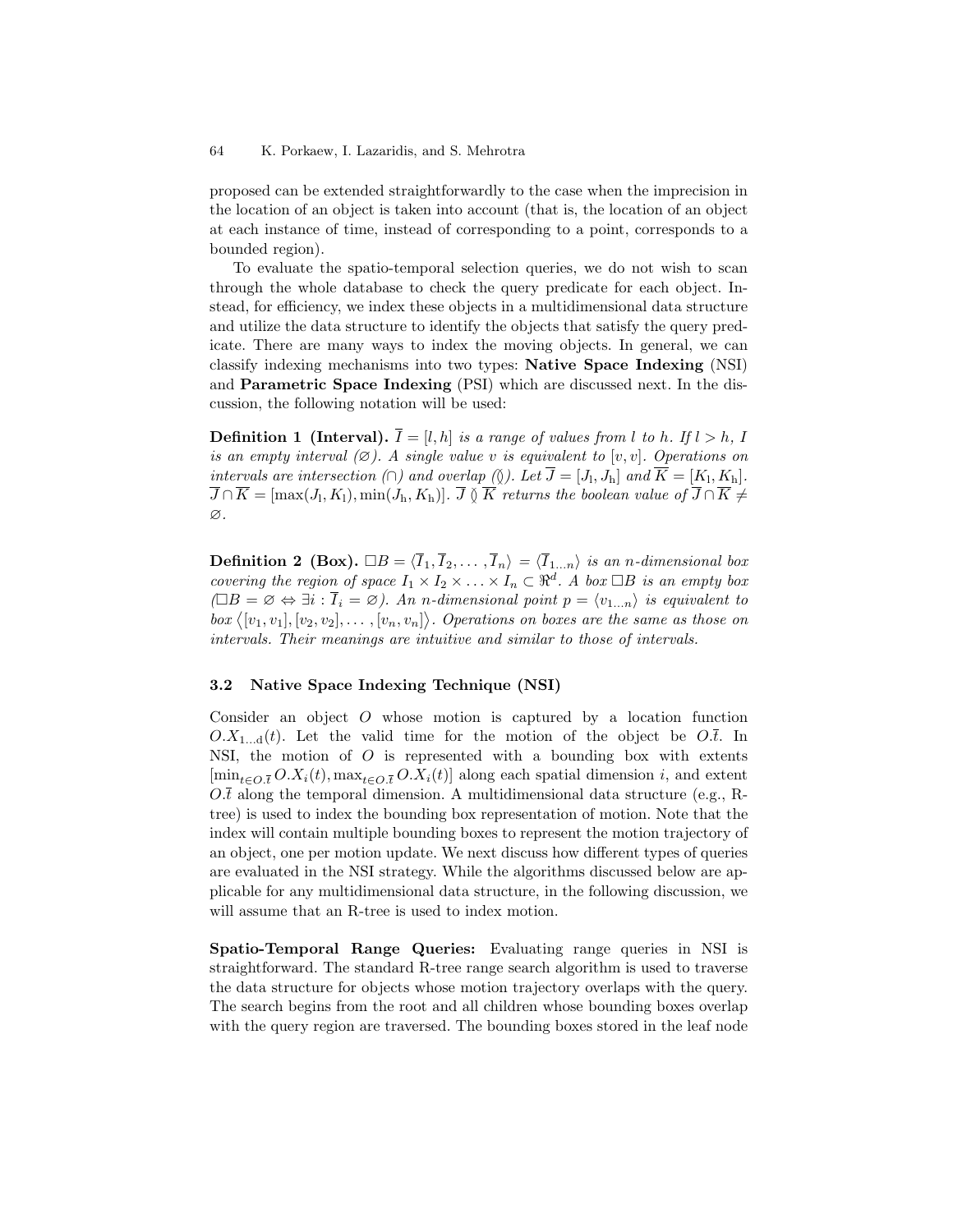represent objects' boundaries. If these bounding boxes overlap with the query, the corresponding object is retrieved.

Note that it is quite possible that even though an object's motion trajectory does not overlap with the query, the bounding box corresponding to motion does overlap, resulting in false admissions. The cost of such false admissions is quite significant since each such admission may result in one extra disk access to retrieve an object that will immediately be discarded.

The problem of false admissions in the NSI strategy can be eliminated by representing motion as a line segment instead of a bounding box at the leaf level of the R-tree. The representation of a line segment is similar to that of a bounding box. That is, a bounding box is represented by its lower left corner point and its upper right corner point while a line segment is represented by its starting point and its ending point. Detecting an overlap between a query and a line segment object is more complicated than detecting an overlap between a query and a bounding box object.

To detect if there is an overlap between query's bounding box  $(Q)$  and the line segment corresponding to the motion of an object  $(O)$  we compute the time interval that the motion trajectory overlaps with the query bounding box along each spatial dimension i separately and then intersect the computed intervals. If the intersection is empty, then the motion does not overlap with the query's bounding box and thus the query can ignore that motion. Otherwise, the object is returned as an answer.

Formally, let  $T_{Q,O}$  be the time interval that the motion overlaps with the query's bounding box and  $T_{\text{Q},\text{Q},i}$  be the time interval that the motion overlaps the query's bounding box along dimension i. We compute  $T_{Q,Q,i}$  as follows. Considering only one spatial dimension with the temporal dimension, as shown in Fig. [2,](#page-7-0) we extend the line segment corresponding to the motion at both ends infinitely. Next, we compute the time  $t_{i,s}$  and  $t_{i,e}$  which this infinite line cuts the lower border (i.e., the line equation  $x_i = Q.x_{i1}$ ) and upper border (i.e., the line equation  $x_i = Q.x_{i}$  of the query's bounding box along spatial dimension *i*. Then, we compute  $T_{Q,O,i}$  as the intersection of the query's time interval  $([Q.t_s, Q.t_e]),$  the motion's time interval  $([O.t_s, O.t_e])$  and  $[t_{i,s}, t_{i,e}].$  That is,

$$
T_{\mathbf{Q},\mathbf{O}} = \bigcap_{i=1}^{d} T_{\mathbf{Q},\mathbf{O},i} \quad \text{where} \quad T_{\mathbf{Q},\mathbf{O},i} = [t_{i,s}, t_{i,e}] \cap [O.t_s, O.t_e] \cap [Q.t_1, Q.t_h] \quad (2)
$$

where  $d$  is the number of spatial dimensions. In case the motion along spatial dimension  $i$  is parallel to the temporal axis (when there is no movement along that spatial axis), the motion intersects with the query if the motion is in between the lower and the upper borders of the query's bounding box. Notice that the motion can never be perpendicular to the temporal axis since an object cannot be at multiple locations at the same time. The complexity of this detection is  $O(d)$ , where d is the number of the spatial dimensions, which is the same as the complexity of detecting the overlap of two bounding boxes.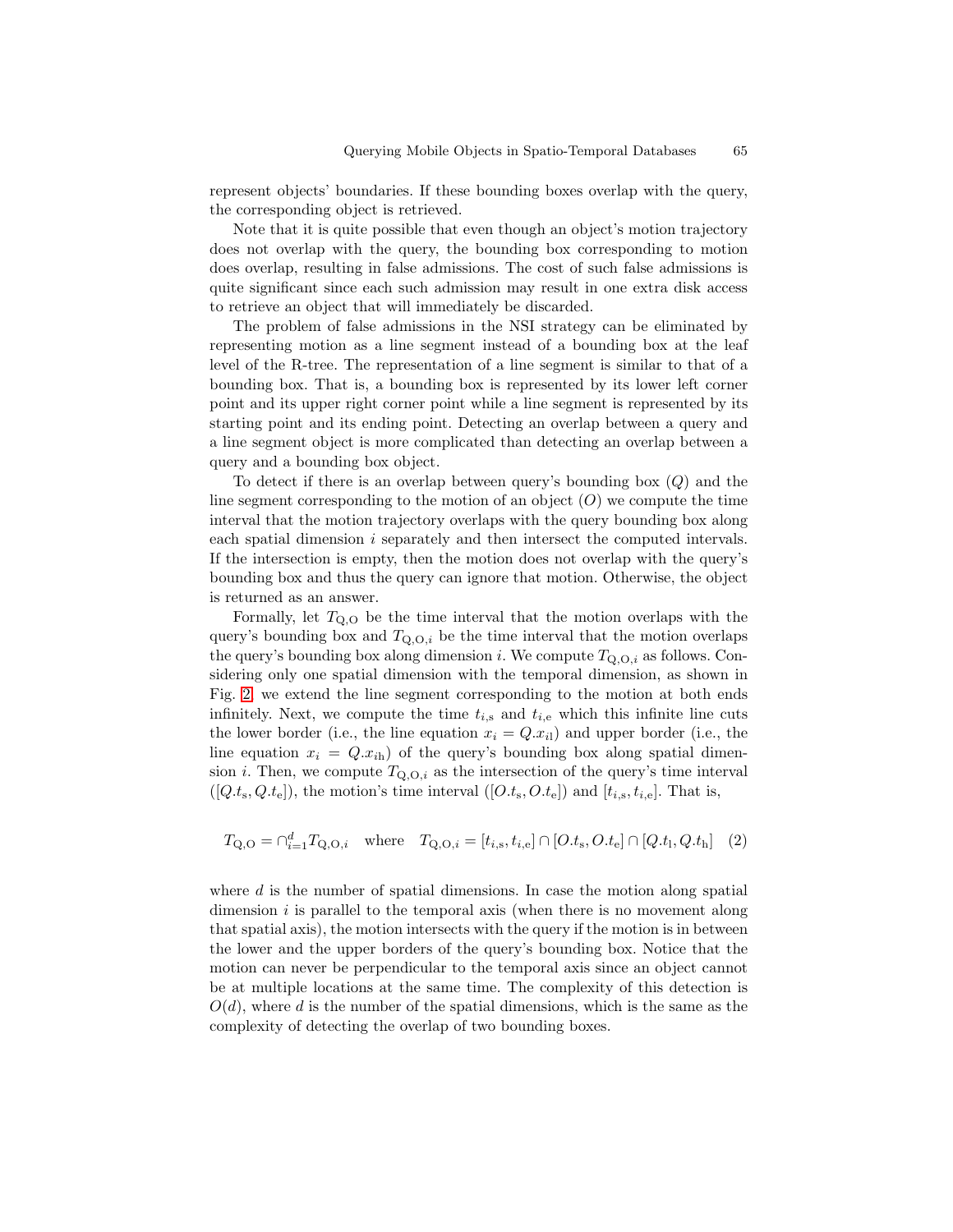<span id="page-7-0"></span>

**Fig. 2.** Temporal Intersection of Object Motion and Query Bounding Box

We compute  $t_{i,s}$  and  $t_{i,e}$  by finding the intersection of the upper bound  $Q.x_{i,h}$ (and lower bound  $Q.x_{i1}$ ) of the bounding box query and the line that connects between  $(O.t_s, O.x_{is})$  and  $(O.t_e, O.x_{ie})$  as follows:

$$
t_{i,s} = \begin{cases} \frac{Q.x_{i1} - O.x_{is}}{O.x_{ie} - O.x_{is}}(O.t_{e} - O.t_{s}) + O.t_{s} & \text{if } O.x_{is} < O.x_{ie} \\ \frac{Q.x_{i1} - O.x_{is}}{O.x_{ie} - O.x_{is}}(O.t_{e} - O.t_{s}) + O.t_{s} & \text{if } O.x_{ie} < O.x_{is} \\ O.t_{s} & \text{if } O.x_{is} = O.x_{ie} \in [Q.x_{i1}, Q.x_{i1}] \\ \perp & \text{otherwise} \end{cases}
$$
\n
$$
t_{i,e} = \begin{cases} \frac{Q.x_{i1} - O.x_{is}}{O.x_{ie} - O.x_{is}}(O.t_{e} - O.t_{s}) + O.t_{s} & \text{if } O.x_{is} < O.x_{ie} \\ \frac{Q.x_{i1} - O.x_{is}}{O.x_{ie} - O.x_{is}}(O.t_{e} - O.t_{s}) + O.t_{s} & \text{if } O.x_{ie} < O.x_{is} \\ O.t_{e} & \text{if } O.x_{is} = O.x_{ie} \in [Q.x_{i1}, Q.x_{i1}] \\ \perp & \text{otherwise} \end{cases}
$$
\n
$$
t_{i,e} = \begin{cases} 0.5, & \text{if } O.x_{is} < O.x_{is} \\ O.t_{e} & \text{if } O.x_{is} = O.x_{is} \in [Q.x_{i1}, Q.x_{i1}] \\ \perp & \text{otherwise} \end{cases}
$$

**Temporal kNN Queries:** A temporal kNN query is defined by a spatial range  $([Q.x_{i}, Q.x_{i})]$  that all answers must satisfy, and a temporal value  $(Q.t)$  where all answers are returned based on the difference between  $Q.t$  and the time the object is in the spatial region. A temporal kNN query in the native space can be processed as follows.

Similar to the range query, for each node that the search algorithm encounters, we check if there is an intersection between the query's spatial bounding box and the R-tree nodes' spatial bounding box as in (5).

$$
\langle R.\overline{x}_1,\ldots,R.\overline{x}_d\rangle \langle Q.\overline{x}_1,\ldots,Q.\overline{x}_d\rangle \tag{5}
$$

If (5) is false, we ignore that node. Otherwise, we compute how close the node's time interval is to the query's time so that we know the order that we want to visit that node. We measure the closeness with  $t_{\text{visit}}$  which is computed as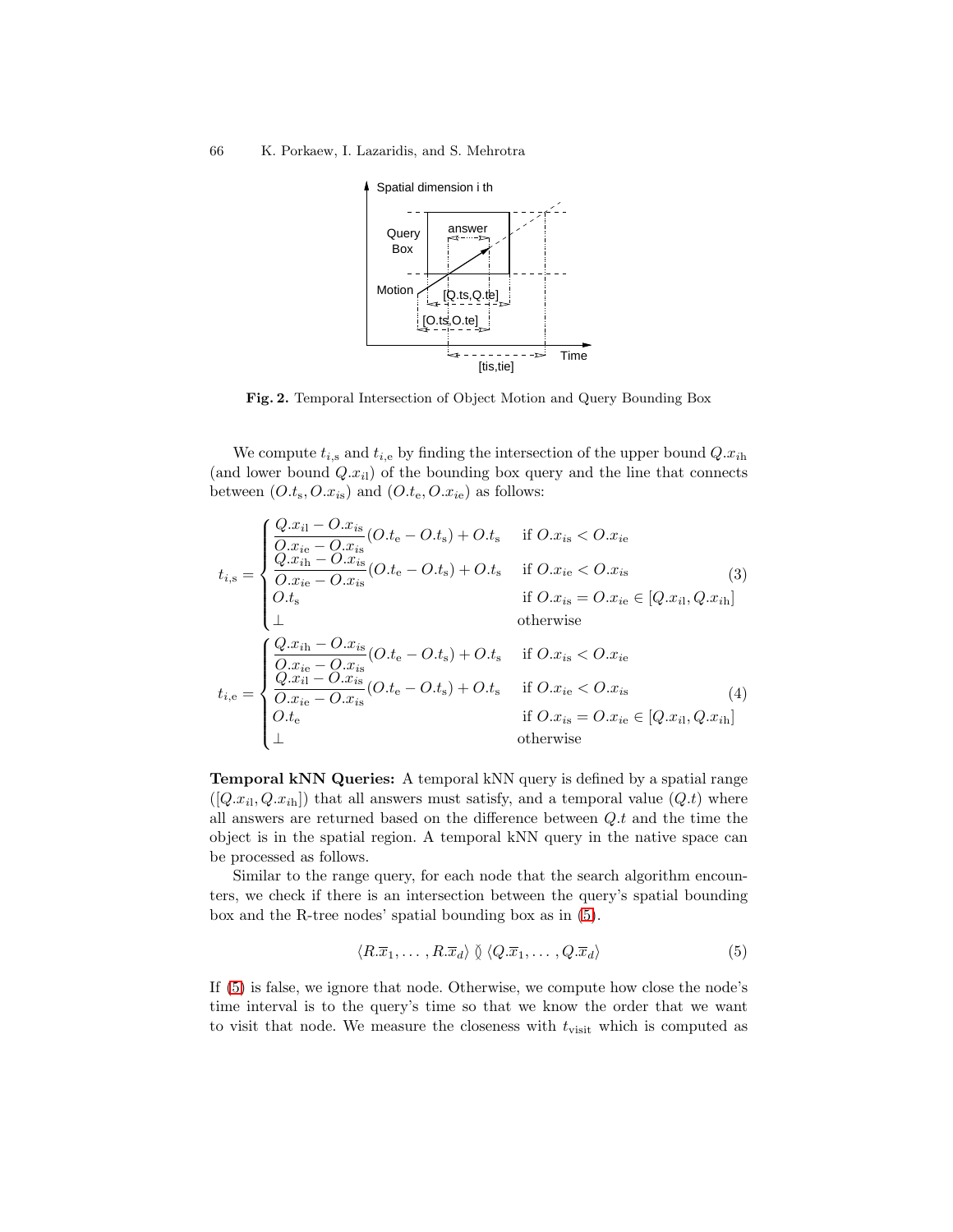follows.

$$
t_{\text{visit}} = \begin{cases} R.t_1 - Q.t & \text{if } Q.t < R.t_1 \\ Q.t - R.t_1 & \text{if } Q.t > R.t_1 \\ 0 & \text{otherwise} \end{cases} \tag{6}
$$

Nodes are visited in ascending order of  $t_{\text{visit}}$ . For this purpose, similar to [\[11\]](#page-18-0), a priority queue of nodes sorted based on their  $t_{\text{visit}}$  is used. That is, for each node encountered, if its corresponding bounding box overlaps spatially with the query's spatial range, we compute its  $t_{\text{visit}}$  and insert this  $t_{\text{visit}}$  along with the node id in the priority queue. Then, we pop a node from the priority queue, load it from the disk, and examine its children's bounding box. This process continues until an object is popped from the queue and returned as the nearest answer so far. The user may request for the next nearest answer by continuing popping a node from the queue and examine bounding boxes of the children of the node until it pops an object id. Leaf nodes are handled differently from internal nodes, since we use the segment representation optimization instead of the bounding box, as we described earlier in the context of range search. We compute the time interval that the motion overlaps with the query's bounding box  $(T_{Q,O})$  as follows.

$$
T_{\mathbf{Q},\mathbf{O}} = \bigcap_{i=1}^{d} T_{\mathbf{Q},\mathbf{O},i} \quad \text{where} \quad T_{\mathbf{Q},\mathbf{O},i} = [t_{i,s}, t_{i,e}] \cap [O.t_{s}, O.t_{e}] \tag{7}
$$

We compute  $t_{i,s}$  and  $t_{i,e}$  just the same as [\(3\)](#page-7-0) and [\(4\)](#page-7-0). If  $T_{Q,O}$  results in  $\varnothing$ , the object is ignored. Otherwise, we compute  $t_{\text{visit}}$  for the object as follows.

$$
t_{\text{visit}} = \begin{cases} O.t_{\text{s}} - Q.t & \text{if } Q.t < O.t_{\text{s}} \\ Q.t - O.t_{\text{e}} & \text{if } Q.t > O.t_{\text{e}} \\ 0 & \text{otherwise} \end{cases} \tag{8}
$$

This  $t_{\text{visit}}$  is then inserted to the priority queue along with the object id. Note that, in case of a one-sided kNN query – e.g., the most recent or the nearest future, (6) is still applicable except that we will not visit the node (or the object) for which  $Q_t \, \langle \, R_t \, \rangle$  (or  $Q_t \, \langle \, C_t \, \rangle$ ) in case of a "most recent" query. Similarity, we will not visit the node (or the object) for which  $Q.t > R.t_{h}$  (or  $Q.t > O.t_{e}$ ) in case of a "nearest future" query.

**Spatial kNN Queries:** Recall that a spatial kNN query is defined by a temporal range  $([Q.t<sub>1</sub>, Q.t<sub>h</sub>])$ , where all answers must satisfy, and a spatial location  $(Q.x_i)$  where all answers are returned based on how close its location  $(O.x_i)$  is to  $Q.x_i$ . The search algorithm for a spatial kNN query starts from the root node of the tree and visit nodes whose bounding box R satisfies the condition:  $R.\bar{t} \, \delta \, Q.\bar{t}$ . If this condition is false, the node is ignored. Otherwise, we calculate the order that each node should be visited. We visit each node based on the ascending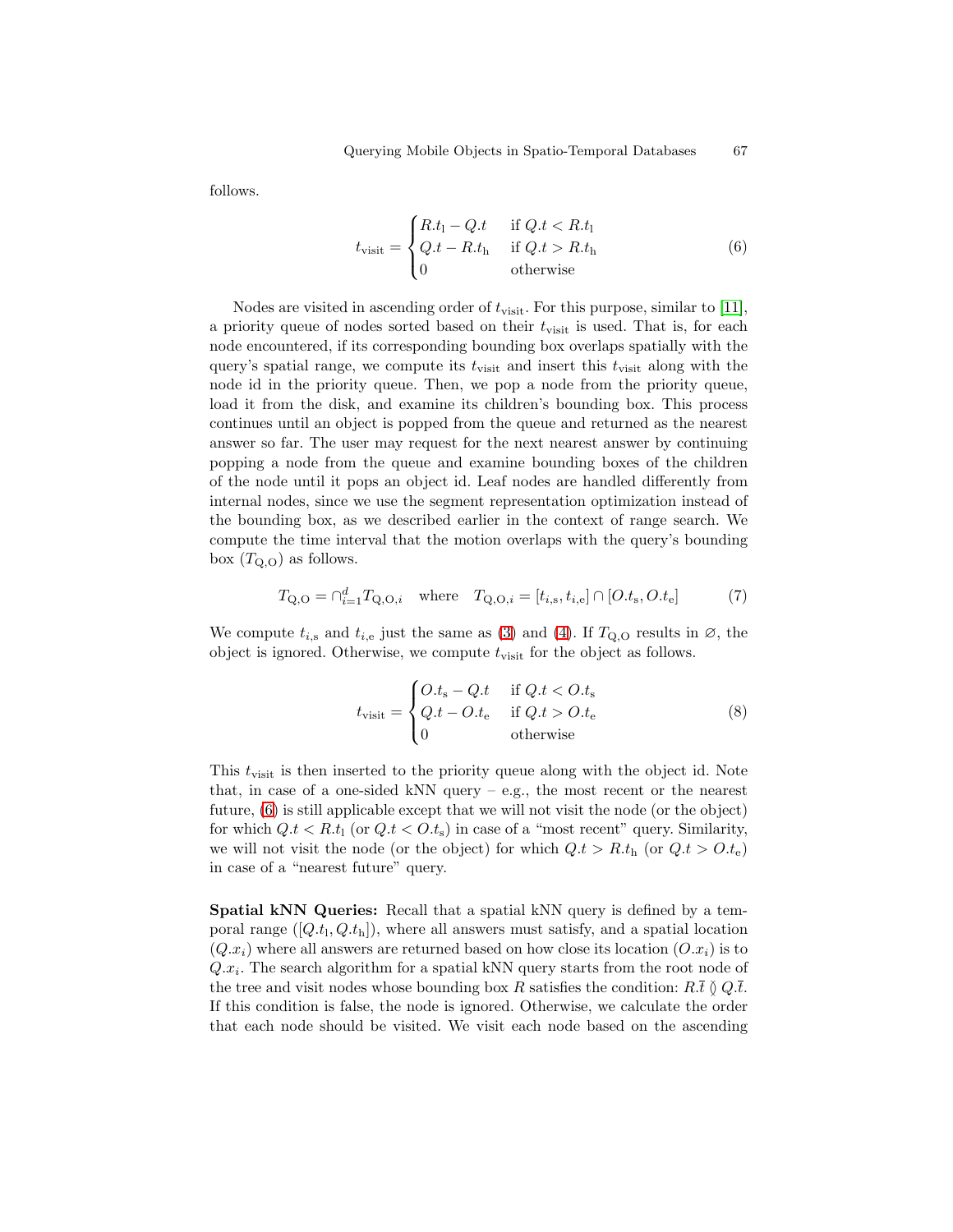order of  $s_{\text{visit}}$  which is computed as follows:

$$
s_{\text{visit}} = \sqrt{\sum_{i=0}^{d} (P.x_i - Q.x_i)^2} \quad \text{where} \quad P.x_i = \begin{cases} R.x_{i1} & \text{if } R.x_{i1} > Q.x_i \\ R.x_{i1} & \text{if } R.x_{i1} < Q.x_i \\ Q.x_i & \text{otherwise} \end{cases} \tag{9}
$$

That is,  $s_{\text{visit}}$  is the shortest distance from a box to the query point. For the leaf nodes where the actual motion are stored, we compute the shortest distance  $(s_{\text{visit}})$  from the line segment corresponding to the motion of the object to the query point as follows. First, we calculate the time interval  $([t_s, t_e])$  that the motion intersect the query along the temporal axis. Next we interpolate the location of object at time  $t_s$  and  $t_e$  as S and E respectively. That is,

$$
[t_{\rm s}, t_{\rm e}] = [O.t_{\rm s}, O.t_{\rm e}] \cap [Q.t_{\rm s}, Q.t_{\rm e}] \tag{10}
$$

$$
S.x_i = O.x_{is} + (O.x_{ie} - O.x_{is})\frac{t_s - O.t_s}{O.t_e - O.t_s}
$$
\n(11)

$$
E.x_i = O.x_{is} + (O.x_{ie} - O.x_{is})\frac{t_e - O.t_s}{O.t_e - O.t_s}
$$
\n(12)

Let s be the spatial distance between the query point and  $S$ ; e be the spatial distance between the query point and  $E$ ; and h be the spatial distance that the object travels from  $S$  to  $E$ . The shortest distance from the query to the object may be s, e, or neither (i.e.,  $m$ ) as shown in Fig. 3. Using Pythagoras' theorem



**Fig. 3.** Computing the shortest distance from a query to each motion

the shortest distance can be computed as follows: if  $h^2 \leq |s^2 - e^2|$ , the shortest distance is  $\min(s, e)$ . Otherwise, the shortest distance is  $m = \sqrt{e^2 - (\frac{h^2 - s^2 + e^2}{2h})^2}$ Once we get the shortest distance between the motion and the query point during the query's time interval, we insert this distance along with the motion id into the priority queue.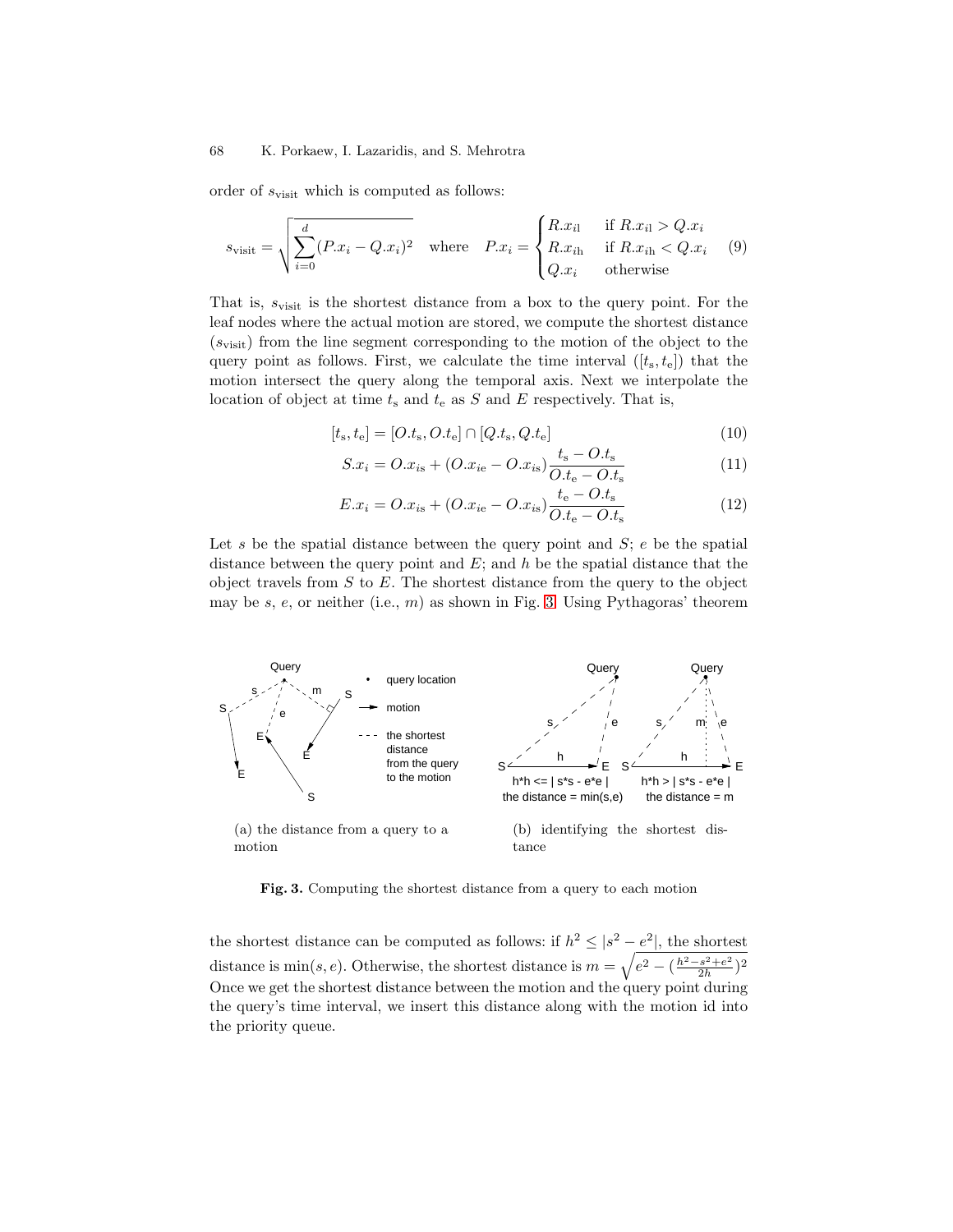**Indexing Other Motion Types:** The NSI strategy can be extended in a straightforward fashion to support objects with motion other than linear translation by representing their motion trajectories using a bounding box that covers the trajectory regardless of its shape. However, as discussed earlier, the bounding box representation will result in false admissions. The problem of false positives can be alleviated in one of the following two ways. First, (similar to the approach discussed above for linear translation), object motion at the leaf level can be represented using a higher order curve (based on the location function associated with the motion). For each motion type we will have to develop techniques to determine temporal intercepts between the motion representation and the query along a spatial dimension (to evaluate spatio-temporal range query) and techniques to evaluate  $t_{\text{visit}}$  and  $s_{\text{visit}}$  to evaluate kNN queries.

An alternative approach to alleviate the false admission problem might be to use multiple smaller bounding boxes to cover the trajectory instead of a single large bounding box. The approach remains correct as long as the set of bounding boxes together cover the entire motion trajectory. Using multiple small boxes has an advantage that it reduces the number of false admissions since it represents more compact envelopes of the trajectory. Furthermore, it potentially reduces the overlap between the index nodes resulting in better performance. Nevertheless, it increases the size of the index which could result in the increase in the height of the tree causing increased I/O. Details of how motion trajectory can be segmented into bounding boxes and the resulting tradeoff can be found in [\[9\]](#page-18-0).

#### **3.3 Parametric Space Indexing Technique (PSI)**

Unlike NSI strategy in which motion is represented in the native space, in the PSI strategy, motion is represented in the parametric space consisting of motion parameters. The PSI strategy works as follows. Let the motion parameters be  $O.x_{1...d}$ ,  $O.v_{1...d}$ , and  $[O.t_s, O.t_e]$  where  $x_i$  and  $v_i$  are the location and velocity of object O in the  $i^{\text{th}}$  spatial dimension and  $[O.t_s, O.t_e]$  represents the valid time interval of the motion. In the PSI approach, an R-tree is used to index a  $(2d + 1)$ -dimensional parametric space where the dimensions correspond to  $x_{1...d}$ ,  $v_{1...d}$  and t. Each motion requires storage of  $(2d+2)$  floating-point values since each motion stores a temporal range  $[t_s, t_e]$  that indicates the valid time interval of the motion. The motion representation is interpreted as a line segment in the parametric space parallel to the time axis connecting points  $(0.x_{1...d},$  $O.v_{1...d}, O.t_s$  and  $\langle O.x_{1...d}, O.v_{1...d}, O.t_e \rangle$ . Each bounding box in the parametric space requires a storage of  $2(2d+1)$  floating-point values corresponding to ranges in each of the parametric dimensions –  $x_{1...d}$ ,  $v_{1...d}$  and t.

Our parametric space representation differs from the ones in [\[5,12\]](#page-18-0) in that we store the temporal range in which the motion is valid and we do not project the motion back to a global time reference. This overcomes the limitation of PSI strategies based on storing motion relative to the global time reference, as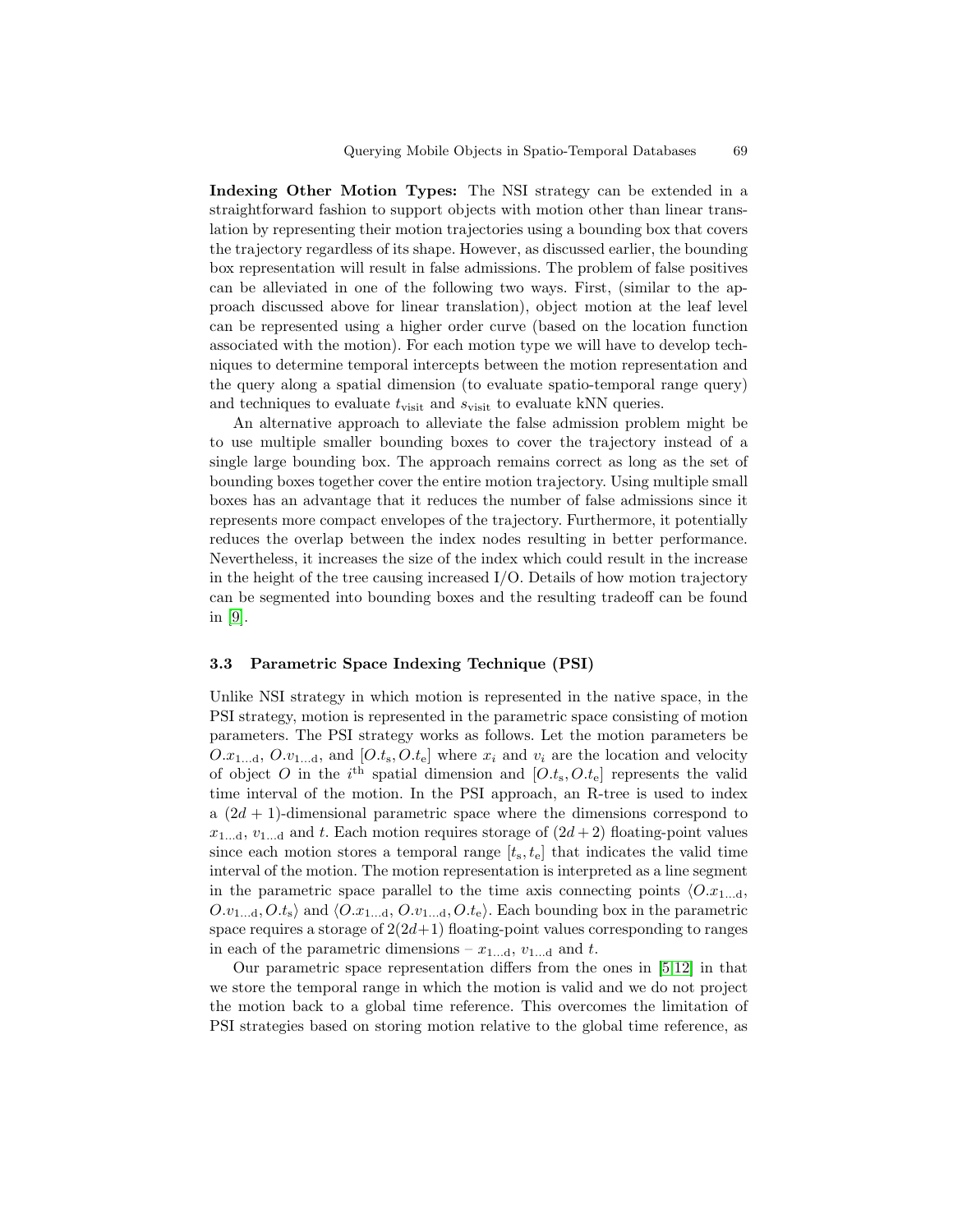<span id="page-11-0"></span>we discussed in Sect. 2. An additional benefit of storing the temporal range explicitly is that now historical queries can easily be supported, provided that historical data are not deleted from the index.

While parametric representation of motion is straightforward, to evaluate a query either the condition specified in the query (which is a condition over the native space) needs to be transformed into an equivalent condition over the parametric space, or alternatively, the bounding box corresponding to a node in parametric space needs to be mapped to a corresponding region in the native space.

**Spatio-Temporal Range Queries:** Let  $\langle Q, \overline{x}_1, ..., Q, \overline{x}_d, Q, \overline{t} \rangle$  be the range query. Given the parametric space representation of moving objects, we want to be able to answer spatio-temporal range queries efficiently. Identical to searching in the native space, the search over the parametric index begins at the root of the index structure and nodes in the index structure are recursively examined. Let  $R$  be a node in the tree and the parametric subspace corresponding to  $R$ be a bounding box  $\langle \overline{x}_1,\ldots,\overline{x}_d, \overline{v}_1,\ldots,\overline{v}_d,\overline{t}\rangle$ . Node R is visited by the search algorithm if there may exist an object  $O$  in the parametric subspace indexed by R such that the location of O during the time interval  $\bar{t}$  satisfies the spatial constraint of query Q. That is,

$$
\exists t \left\{ t \in (Q.\overline{t} \cap R.\overline{t}) \land \langle R.X_1(t), ..., R.X_d(t) \rangle \in \langle Q.\overline{x}_1, ..., Q.\overline{x}_d \rangle \right\} \tag{13}
$$

To check if there exists such an object  $O$  inside  $R$ , we need to compute the time interval that the bounding box query may overlap with any motion (projected in the native space) that has parameters within the range of R. We can calculate such a time interval along each spatial dimension and intersect them as follows.

$$
T_{\mathbf{Q},\mathbf{R}} = \bigcap_{i=1}^{d} T_{\mathbf{Q},\mathbf{R},i} \tag{14}
$$

where the time interval  $T_{Q,R}$  is the time interval that Q overlaps R and  $T_{Q,R,i}$  is the time interval that Q overlaps R along dimension i.  $T_{\text{Q,R},i}$  can be calculated as  $T_{\mathbf{Q},\mathbf{R},i} = [\min(t'), \max(t')]$  where t' satisfies the following equation.

$$
Q.x_{i1} \le x_i + v_i \cdot (t'-t) \le Q.x_{i1}
$$
\n
$$
(15)
$$

subject to the following constraints: (1)  $[t, x_i, v_i] \in R$  (the constraint of the node's bounding box), (2)  $t' \in [R.t_1, R.t_1] \cap [Q.t_1, Q.t_1]$  (the answer's constraint), and (3)  $t' \geq t$  which guarantees that the starting time of the motion, t, is before the time,  $t'$ , that the motion intersects the query. Note that  $(15)$  is a non-linear equation with a set of linear constraints. There is no standard technique to solve such a non-linear equation. Fortunately, we can simply solve  $T_{\text{O,R},i}$  by utilizing the specific properties of our problem domain (i.e., by mapping the parametric bounding box to a corresponding trapezoid region in the native space). There may be three cases of such mappings as shown in Fig. [4.](#page-12-0) In Fig. [4](#page-12-0) (b) where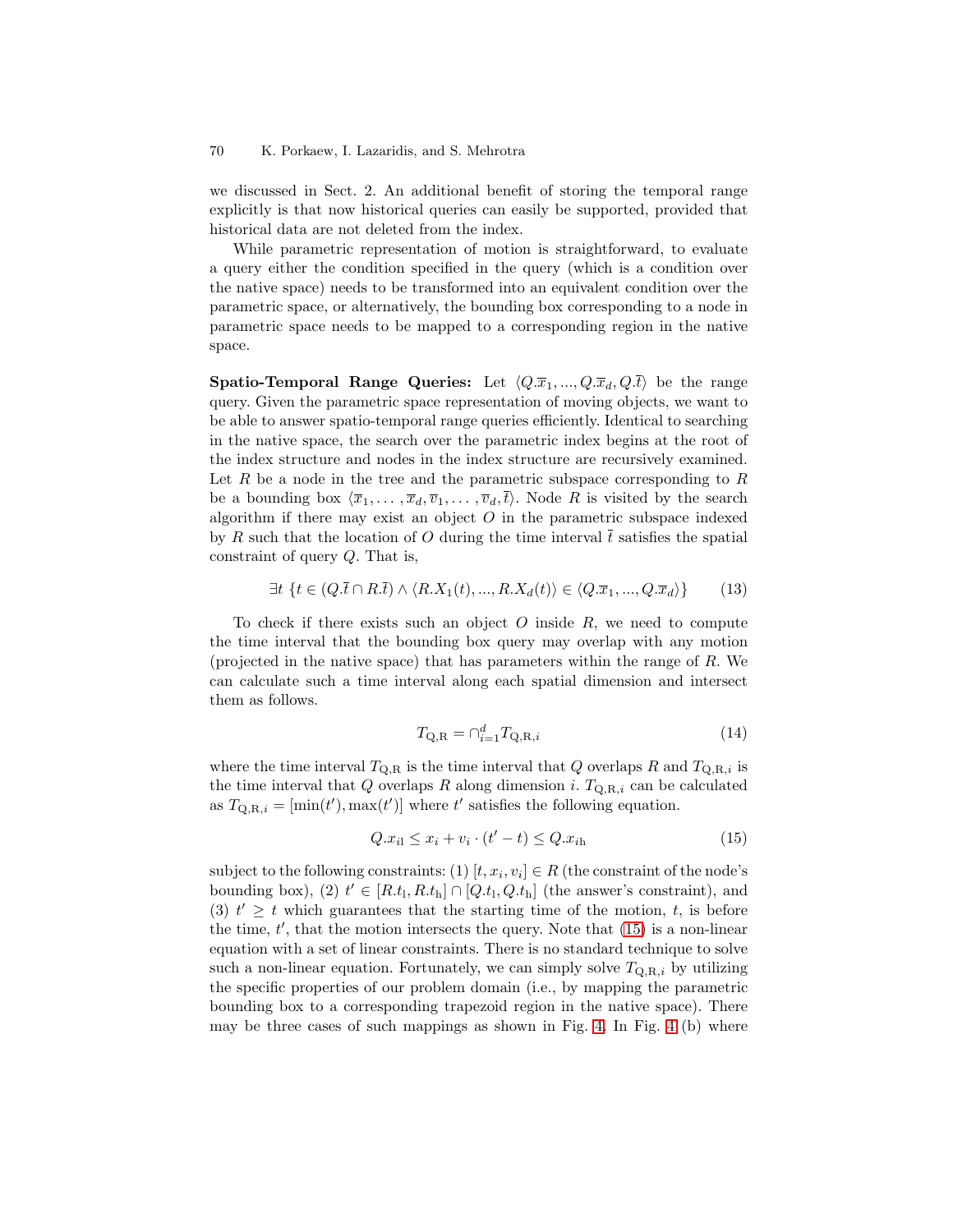<span id="page-12-0"></span>

**Fig. 4.** A projection of a parametric bounding box onto the native space

 $R.v_{i1} \leq 0 \leq R.v_{i1}$ , the left and right borders of the trapezoid correspond to  $R_{t_1}$  and  $R_{t_1}$  respectively. The lower and upper bounds of the left border of the trapezoid correspond to  $R.x_{i1}$  and  $R.x_{ih}$  respectively. The slope of the lower and the upper borders of the trapezoid correspond to  $R.v_{i}$  and  $R.v_{i}$  respectively. That is, all motion in the bounding box starts moving from the range of location within  $[R.x_{i1}, R.x_{i1}],$  moves with the range of velocity within  $[R.v_{i1}, R.v_{i1}],$  and the starting time and the ending time of each motion are within the range of  $[R.t_1, R.t_n]$ . In Fig. 4 (a) where  $0 \leq R.v_i$ , unlike Fig. 4 (b), the slope of the lower border of the trapezoid is zero instead of  $R.v_{i}$  since there may be some motion that starts at time t during  $[R.t_1, R.t_n]$  from location  $R.x_{i1}$  (as shown with a thick arrow in the figure). Similarly, in Fig. 4 (c), the slope of the upper border of the trapezoid is zero instead of  $R.v_{ih}$ . We use this trapezoid representation of a parametric bounding box in the native space to compute the overlap between the query and each R-tree node as follows. First, let's ignore the temporal range of the query and calculate when the trapezoid overlaps the spatial range of the query along each dimension. Let  $[t_{i,s}, t_{i,e}]$  be the temporal range that the trapezoid overlaps the spatial range of query. Then, we calculate  $T_{\text{O,R},i}$  as follows.

$$
T_{\mathbf{Q},\mathbf{R},i} = [t_{i,s}, t_{i,e}] \cap [Q.t_1, Q.t_h] \cap [R.t_1, R.t_h]
$$
\n(16)

$$
\text{where} \quad t_{i,s} = \begin{cases} R.t_1 + \frac{Q.x_{i1} - R.x_{ih}}{R.v_{ih}} & \text{if } Q.x_{i1} > R.x_{ih} \land R.v_{ih} > 0\\ R.t_1 + \frac{Q.x_{ih} - R.x_{i1}}{R.v_{i1}} & \text{if } Q.x_{ih} < R.x_{i1} \land R.v_{i1} < 0\\ R.t_1 & \text{if } Q.\overline{x}_i \between R.\overline{x}_i\\ \perp & \text{otherwise} \end{cases} \tag{17}
$$
\n
$$
t_{i,e} = \begin{cases} \perp & \text{if } t_{i,s} = \perp\\ R.t_h & \text{otherwise} \end{cases} \tag{18}
$$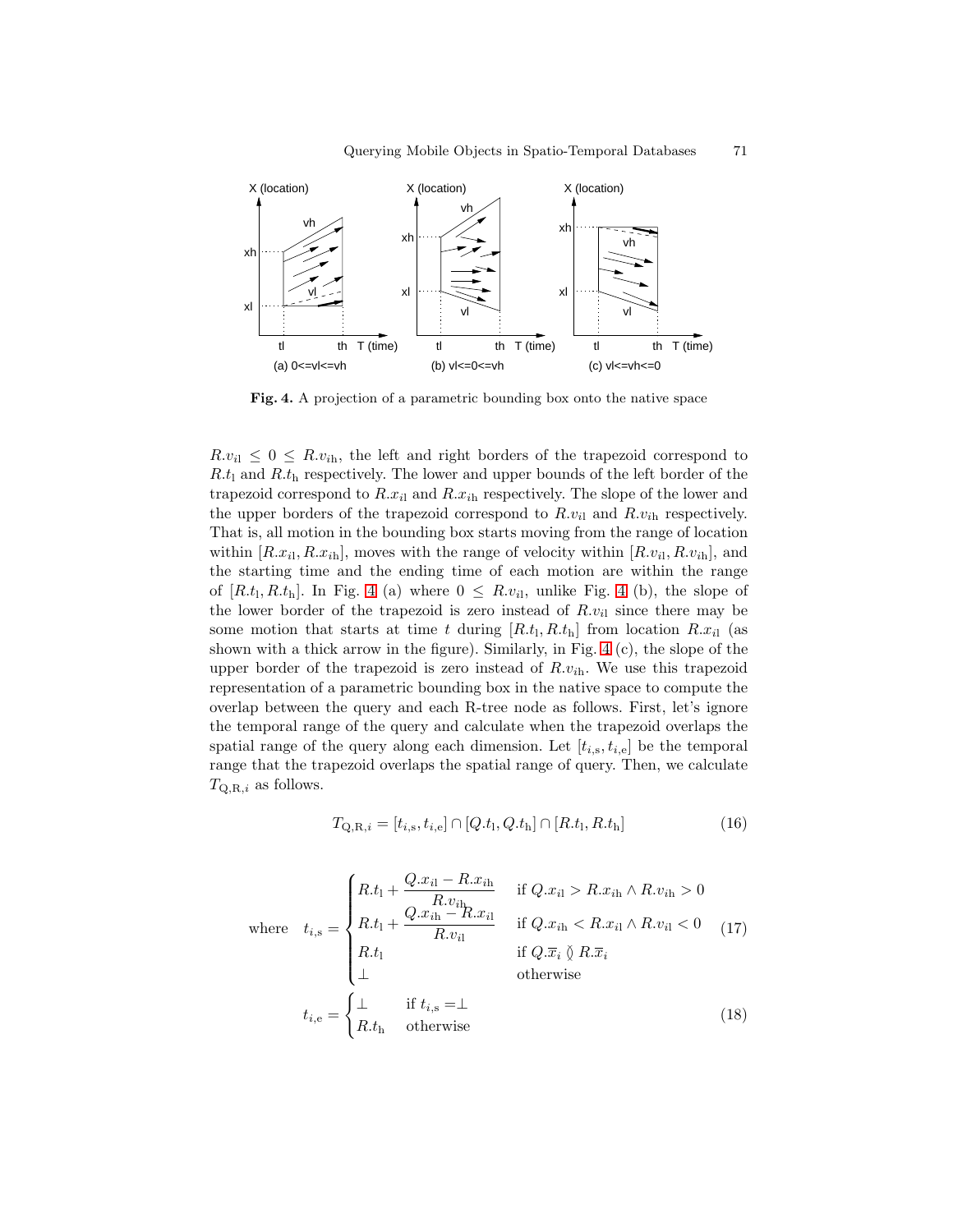If  $t_{i,s} > t_{i,e}$  or  $t_{i,s}$  and  $t_{i,e}$  are undefined  $(\perp)$ ,  $T_{Q,R,i}$  is  $\varnothing$ . Like range queries in the native space index, if  $T_{Q,R} \neq \emptyset$ , the search algorithm will visit R.

For a leaf node where motions  $\langle \overline{t}, x_1, \ldots, x_d, v_1, \ldots, v_d \rangle$  are stored, we can calculate  $t_{i,s}$  and  $t_{i,e}$  as in [\(3\)](#page-7-0) and [\(4\)](#page-7-0) by replacing  $\frac{O.x_{ie}-O.x_{is}}{O.t_{e}-O.t_{s}}$  in (3) and (4) with  $O.v_i$ . That is,

$$
t_{i,s} = \begin{cases} O.t_s + \frac{Q.x_{i1} - O.x_i}{O.v_i} & \text{if } O.v_i > 0\\ O.t_s + \frac{Q.x_{i1} - O.x_i}{O.v_i} & \text{if } O.v_i < 0\\ O.t_s & \text{if } O.v_i = 0 \land Q.x_{i1} \le O.x_i \le Q.x_{i1}\\ \perp & \text{otherwise}\\ \end{cases}
$$
\n
$$
t_{i,e} = \begin{cases} O.t_s + \frac{Q.x_{i1} - O.x_i}{O.v_i} & \text{if } O.v_i > 0\\ O.t_s + \frac{Q.x_{i1} - O.x_i}{O.v_i} & \text{if } O.v_i < 0\\ O.t_s & \text{if } O.v_i < 0\\ O.t_e & \text{if } O.v_i = 0 \land Q.x_{i1} \le O.x_i \le Q.x_{i1}\\ \perp & \text{otherwise} \end{cases}
$$
\n
$$
(20)
$$

Similar to the testing of trapezoid intersection with the query's bounding box, if  $t_{i,s} > t_{i,e}$  or  $t_{i,s}$  and  $t_{i,e}$  are undefined  $(\perp)$ ,  $T_{\text{Q,R},i}$  is  $\varnothing$  and thus  $T_{\text{Q,R}}$  is also  $\varnothing$ . If  $T_{\mathrm{Q},\mathrm{R}}$  is not  $\varnothing$ , the motion is returned as an answer.

**Temporal kNN Queries:** Similar to the range query in the parametric space, we compute the temporal range  $(T_{Q,R})$  that the trapezoid corresponding to each node in parametric space (or the object motion stored in the leaf node) overlaps with the spatial range of the query by computing such a temporal range along each spatial dimension and intersecting them together  $(T_{Q,R,i})$  as shown in [\(14\)](#page-11-0). Similar to the range query computation in [\(16\)](#page-12-0), we compute  $T_{\text{Q,R},i} = [t_{i,s}, t_{i,e}] \cap$  $[R.t_1, R.t_n]$  where  $t_{i,s}$  and  $t_{i,e}$  is the same as [\(17\)](#page-12-0) and [\(18\)](#page-12-0). Since  $T_{\text{Q},\text{R}}$  is the time interval that the query overlaps with each node or each motion, we want to visit each node and retrieve each motion in the ascending order of the time difference between  $T_{\text{Q,R}}$  and  $Q.t.$  Let  $t_{\text{visit}}$  be the time difference which is also the order that we will visit each node (or motion). Let  $[t_s, t_e] = T_{Q,R}$ , we compute  $t_{\text{visit}}$  as follows.

$$
t_{\text{visit}} = \begin{cases} t_{\text{s}} - Q.t & \text{if } t_{\text{s}} > Q.t \\ Q.t - t_{\text{e}} & \text{if } Q.t > t_{\text{e}} \\ 0 & \text{otherwise.} \end{cases} \tag{21}
$$

**Spatial kNN Queries:** Like spatial kNN queries in the native space, we check if the query overlaps with the node temporally. If not, we ignore that node. Let  $[P.t_1, P.t_n] = [R.t_1, R.t_n] \cap [Q.t_1, Q.t_n]$  be the temporal overlap between the node and the query. If  $[Pt_1, Pt_1] = \emptyset$ , the search algorithm will not visit the node. Otherwise, we compute the shortest distance between the query's bounding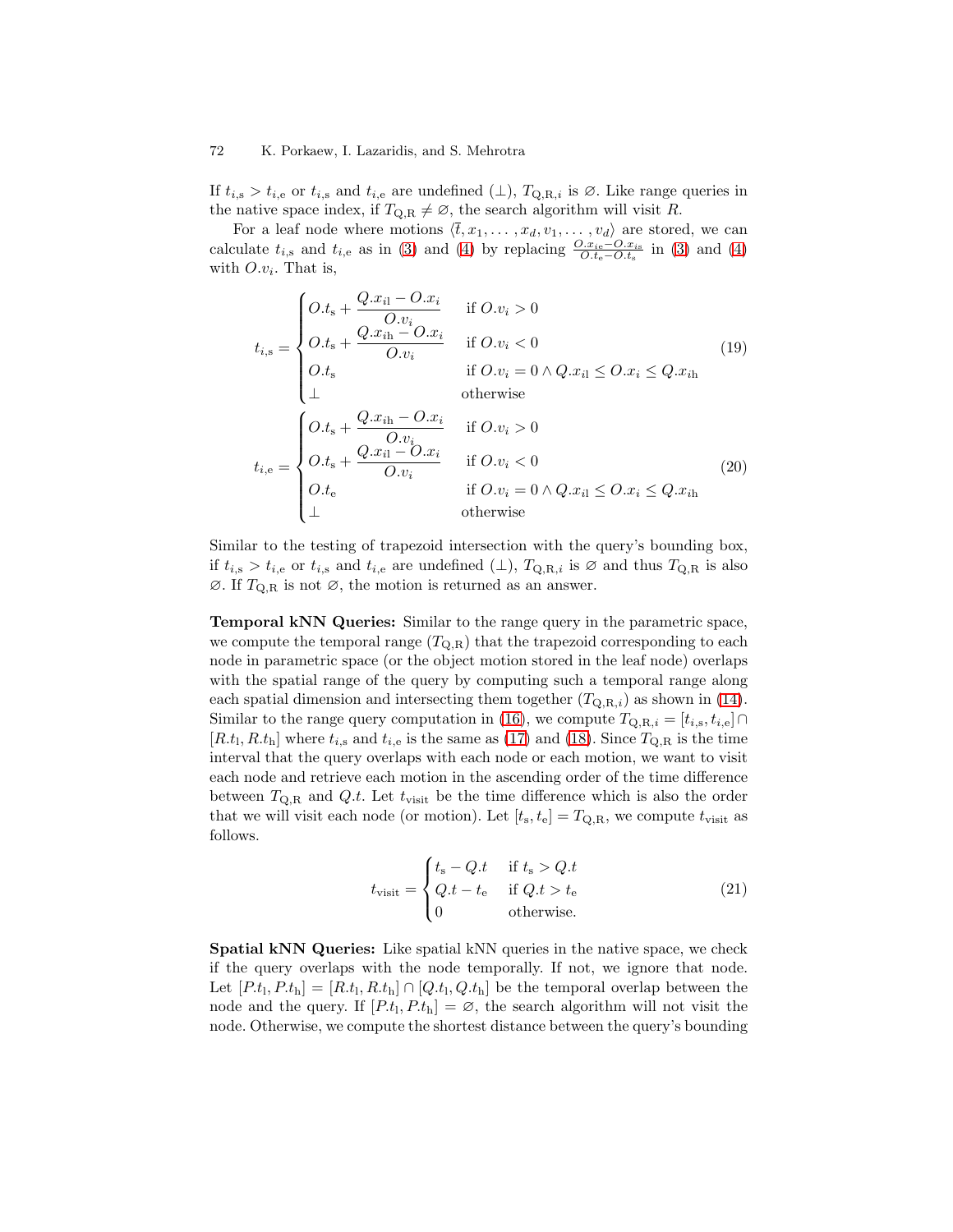<span id="page-14-0"></span>box and the node's boundary  $(s_{\text{visit}})$ . To compute  $s_{\text{visit}}$ , we first project the parametric bounding box during the time interval  $[P_t, t_h]$ , to a bounding box in the native space as follows. Let  $\langle [P.t_1, P.t_n], [P.x_{i1}, P.x_{i1}]\rangle$  be such projection. We compute  $P.x_{i1}$  and  $P.x_{ih}$  as follows.

$$
P.x_{i1} = \begin{cases} R.x_{i1} + R.v_{i1}(P.t_{h} - R.t_{l}) & \text{if } R.v_{i1} < 0\\ R.x_{i1} & \text{otherwise} \end{cases} \tag{22}
$$
\n
$$
P.x_{i1} = \begin{cases} R.x_{i1} + R.v_{i1}(P.t_{h} - R.t_{l}) & \text{if } R.v_{i1} > 0\\ R.x_{i1} & \text{otherwise} \end{cases} \tag{23}
$$

That is, we project the upper border of the parametric bounding box to the upper border of the native bounding box  $P$  and project the lower border of the parametric bounding box to the lower border of the native bounding box P. Then we compute the shortest distance  $(s_{\text{visit}})$  between the query point  $Q.x_i$  the bounding box  $P$  as follows.

$$
s_{\text{visit}} = \sqrt{\sum_{i=0}^{d} (P.x_i - Q.x_i)^2} \quad \text{where} \quad P.x_i = \begin{cases} P.x_{i1} & \text{if } P.x_{i1} > Q.x_i \\ P.x_{i1} & \text{if } P.x_{i1} < Q.x_i \\ Q.x_i & \text{otherwise} \end{cases} \tag{24}
$$

In case of the leaf node where motions are stored, we compute the shortest distance  $(s_{\text{visit}})$  from motion O to query Q the same way that we do for the native space except that the native space motion is represented by the starting and ending point of motion while the parametric space motion is represented by the starting point and the velocity. Given the starting location and the time interval of the motion, the velocity can be derived from the ending of the motion and vice versa. Thus, the native space calculation for the leaf level node can be applied to the parametric space calculation.

# **4 Empirical Evaluation**

In this section, we experimentally study the performance of NSI and PSI strategies. We compare their disk access performance in terms of the number of disk accesses per query as well as their CPU performance in terms of the number of distance computations.

**Data:** We randomly generate motion for 5000 mobile objects over a 2 dimensional 100-by-100 grid. Each mobile object updates its motion parameters (i.e., velocity and location) approximately every 1 time unit and data is collected over 100 time units. This results in a total of 502504 linear motion segments generated. To study the impact of speed of the mobile object on the indexing strategy, three different data sets are generated with a varying length of motion segment along each spatial dimension per time unit. Data is generated for segment lengths corresponding to 1 (slow speed), 2 (medium speed), and 4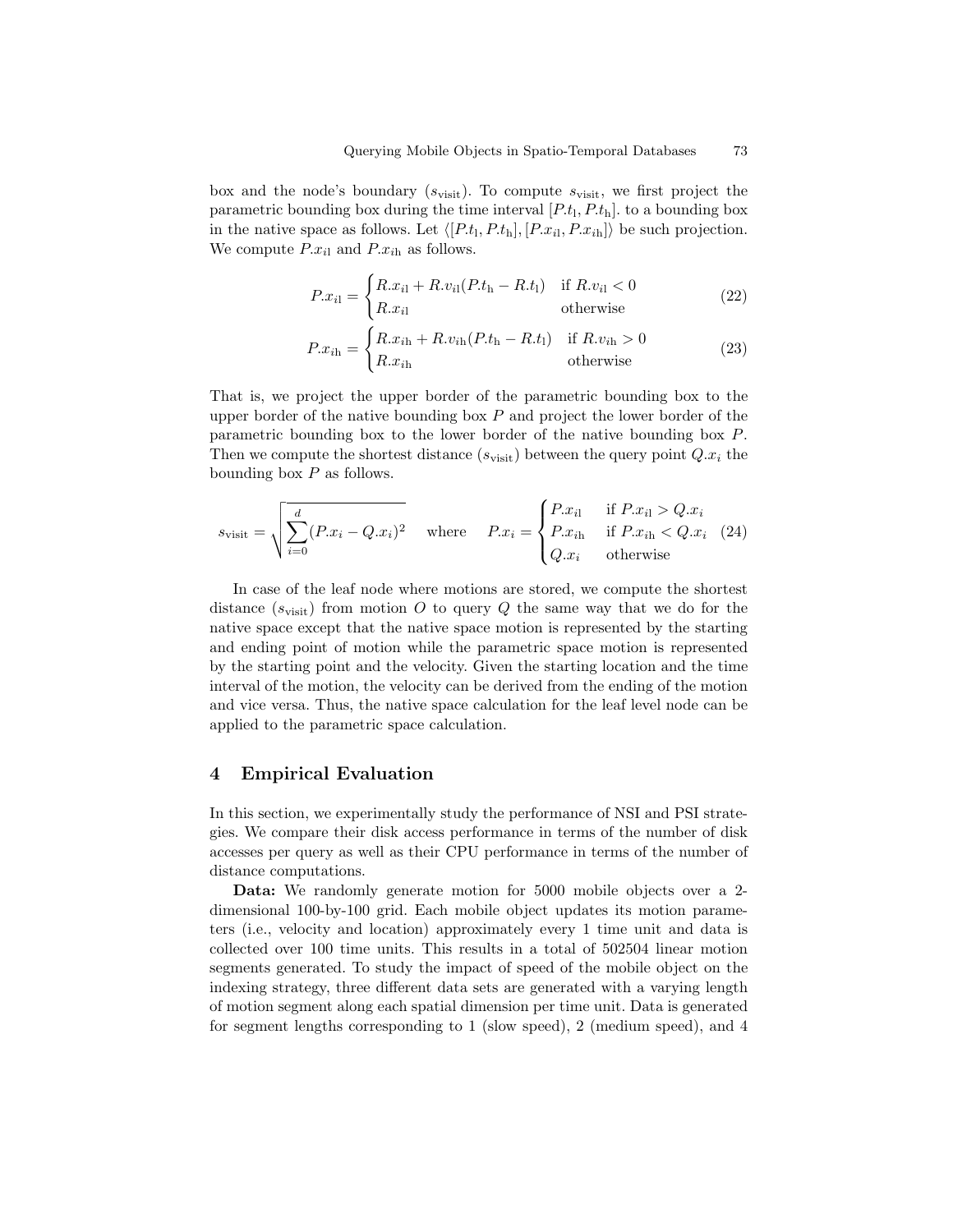(high speed) units. Unless otherwise stated, the experiments reported are based on index generated for slow speed (though query performance results are similar for data sets corresponding to higher speed of objects).

**Index Buildup:** The generated motion segments are indexed using an R-tree (based on both the PSI and NSI strategies). An R-tree page size is set to 4KB with a 50% fill-factor for all nodes. In the NSI R-tree, the fanouts are 145 and 127 for the internal/leaf node level respectively and the height of the resulting tree is 3. There are 83 internal nodes and 6806 leaf nodes. In the PSI R-tree, the corresponding fanouts are 92 and 127. The height of the tree is 4. This is because a parametric bounding box requires an additional dimension to store velocity for each spatial axis. There are 124 internal nodes and 6151 leaf nodes. Note that the number of leaf nodes in the native space R-tree is surprisingly slightly higher (even though it has a higher fanout) compared to the number of leaf nodes in the parametric space R-tree. This suggests that an addtional dimension per spatial axis in the parametric space index does not have much negative impact on the parametric space index.

**Queries:** To compare performance of NSI and PSI for different query types 1000 queries of each type are generated and results averaged for each experiment. To study performance of range query, randomly queries of different sizes  $-0.25$ , 2.0, 4.0, 6.0, 8.0, and 10.0 along each spatial/teporal dimension – are generated. For temporal kNN queries, the temporal predicate is a single point while its spatial range predicate is set to a square range of size 6x6 and 10x10. For spatial kNN queries, the spatial predicate is a single point while its temporal range predicate is a random chosen range of sizes 6 and 10.

**Experiments for Range Query:** Fig. [5](#page-16-0) plots the total number of disk accesses (including the fraction of disk access at the leaf level) for different query sizes. The figure shows that the number of page I/Os increases as the query size increases in both NSI and PSI. NSI outperforms PSI in terms of I/O performance. Each histogram bar in the plot is broken into two parts: the lower part represents the number of leaf-level disk accesses and the upper part the number of non-leaf disk accesses. As shown, in both NSI and PSI, the majority of disk accesses occurs at the leaf level.

Fig. [6](#page-16-0) compares the CPU performance in terms of the number of distance computations. Similar to Fig. [5,](#page-16-0) each histogram bar shows the number of distance computations at the leaf- (lower part) and non-leaf part (upper part). The results show that NSI performs better than PSI in terms of CPU cost. Note that each distance computation of PSI is more costly than that of NSI. The number of leaf level distance computations is an indicator of how well the index structure organizes the data – lower the number of distance computations, better is the locality preserved by the index structure. A significantly higher number of leaf level distance computations of PSI compared to NSI indicates that NSI preserves locality better compared to PSI. This result is similar to that of [\[8\]](#page-18-0), in which the PSI/NSI problem was studied in the context of indexing of objects with spatial extent as points in a parametric space.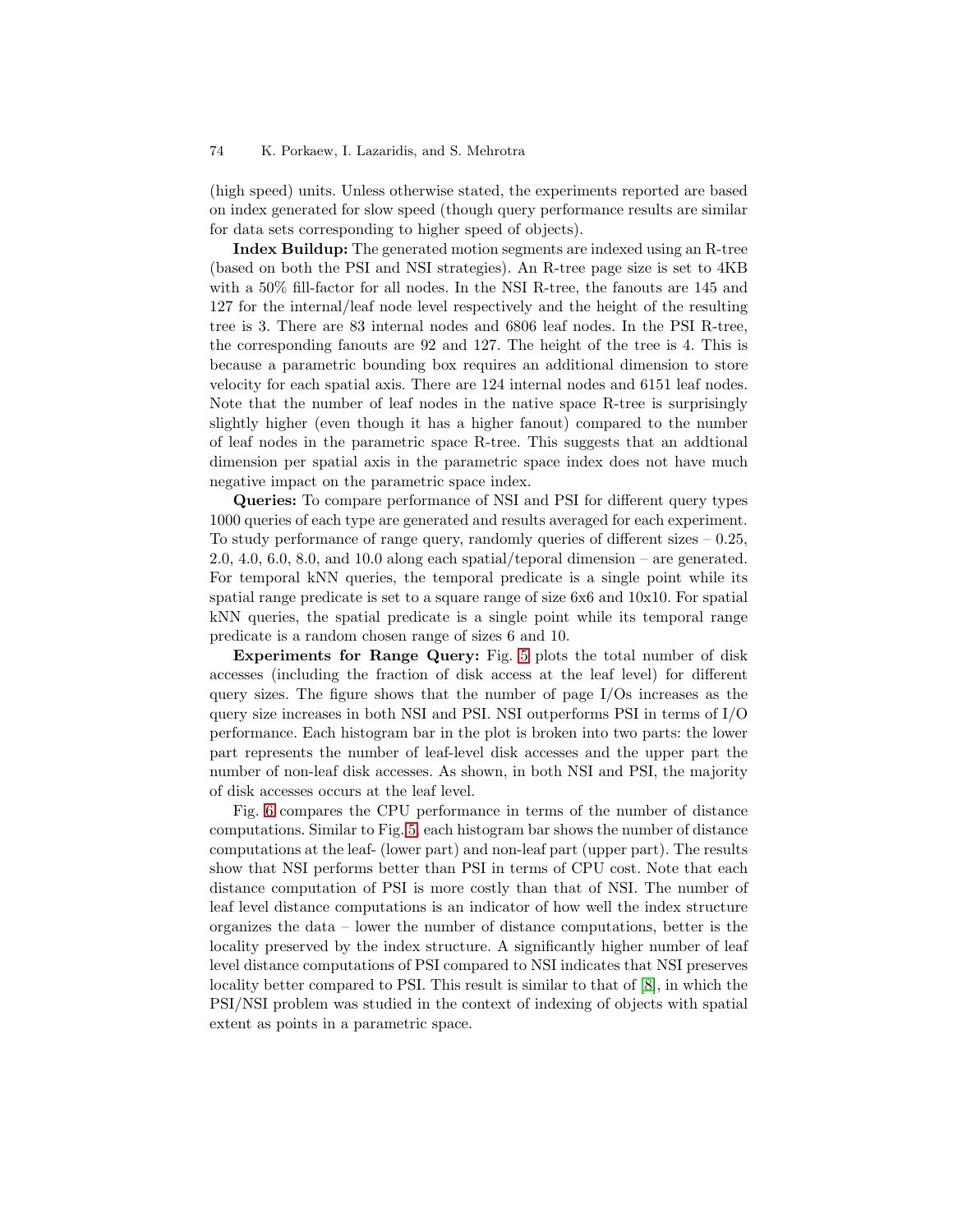<span id="page-16-0"></span>

**Fig. 5.** I/O of range queries (NSI vs. PSI)



motion speed)



**Fig. 6.** CPU cost of range queries (NSI vs. PSI)



**Fig. 7.** I/O of range queries (NSI, varying **Fig. 8.** I/O of range queries (PSI, varying motion speed)

Fig. 7 and Fig. 8 measure the impact of the speed of objects. Both figures indicate that query performance on high speed objects is worse than that of low speed objects. This is because high speed objects require larger boxes to cover. The figures also show that the impact of object's speed in PSI is higher than that in NSI. This is due to the fact that greater variations of speed, lead objects that are relatively close in parametric space to greatly varying locations in the actual, i.e., native space.

**Experiments on Temporal kNN Query:** Fig. [9](#page-17-0) shows the relationship of the number of disk access and the number of temporal nearest neighbors for various spatial range of queries (i.e., 6x6 and 10x10). The result shows that, for each query size, the number of disk access increases fast at the begining when it starts exploring the tree and later the number of disk access increase slowly. A large query size require a higher number of disk access than a smaller query size in order to retrieve the same number of nearest neighbors. Similar to the performace of range queries, NSI appears to outperform PSI.

**Experiments on Spatial kNN Query:** Fig. [10](#page-17-0) shows the relationship of the number of disk access and the number of spatial nearest neighbors for various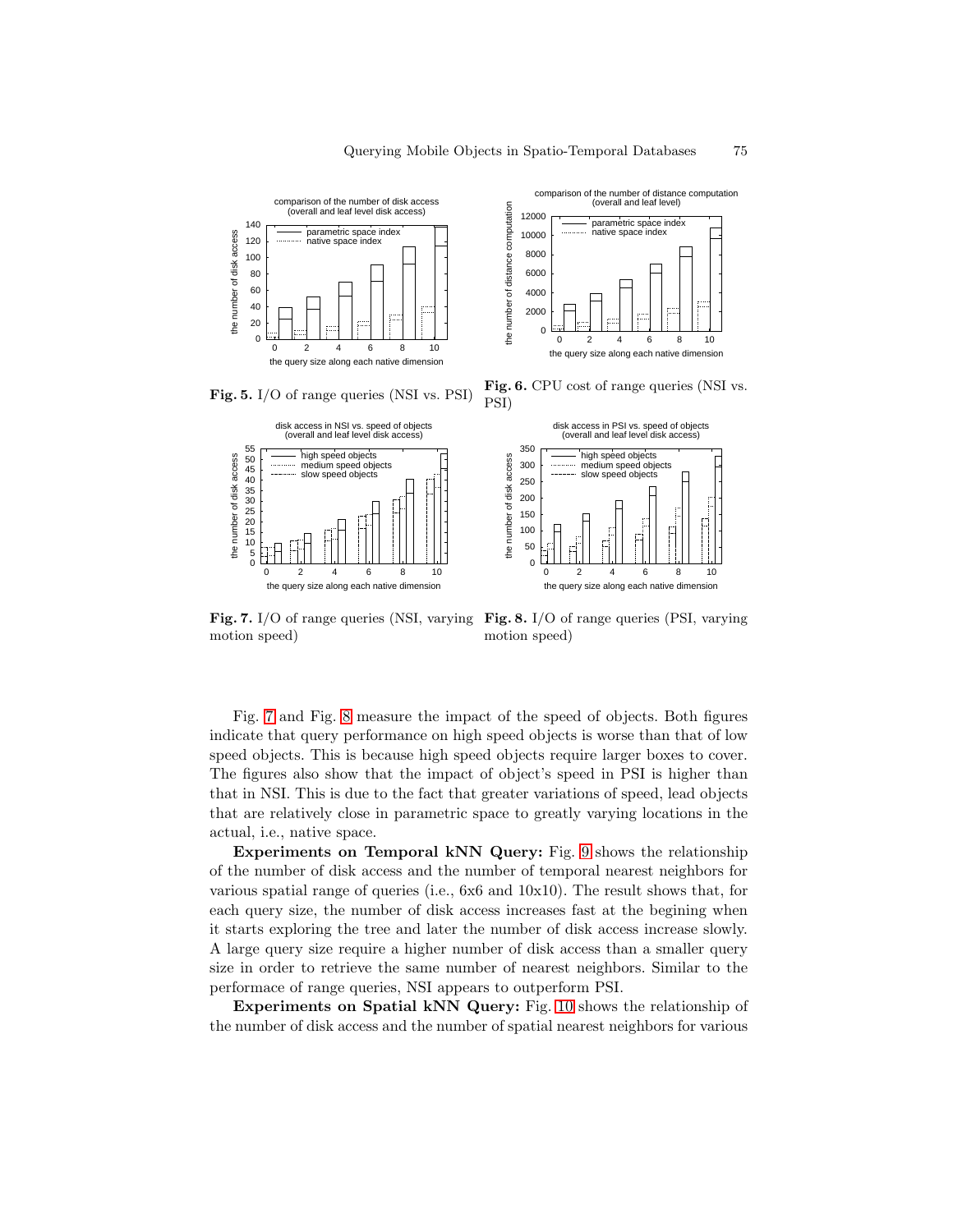<span id="page-17-0"></span>



**Fig. 9.** I/O of temporal kNN (varying query spatial ranges in NSI and PSI)

**Fig. 10.** I/O of spatial kNN (varying query temporal ranges in NSI and PSI

temporal range of queries (i.e., 6 and 10). The result is similar to the result of the spatial kNN queries.

# **5 Conclusion**

This paper explores effective techniques for indexing and query processing over spatio-temporal databases storing mobile objects. The primary difficulty in developing query processing techniques arises from the dynamic nature of motion properties of objects – that is, the location of an object changes continuously as a function of time without an explicit update to the database. The paper explores algorithms to evaluate three different types of selection queries– namely, spatio-temporal range queries and spatial and temporal nearest neighbor queries.

The algorithms are developed under two two different representation and indexing techniques, native space- and parametric space- indexing (NSI/PSI). While NSI indexes motion in the original space in which it occurs, the PSI strategy indexes it in the space defined by the motion parameters. NSI preserves the locality of objects but also indexes "dead space" in the non-leaf levels of the index tree. PSI on the other hand uses the motion parameters to represent an object but suffers from the fact that objects that are close in parametric space might be somewhat divergent in real space and that objects that are far away in parametric space (e.g., two people starting at opposing sides of a room, moving with opposing velocities) may be at some time very close to each other (meeting in the middle of the room). Additionally, more complex types of motion (e.g., with acceleration) cannot be easily represented. In our future work we intend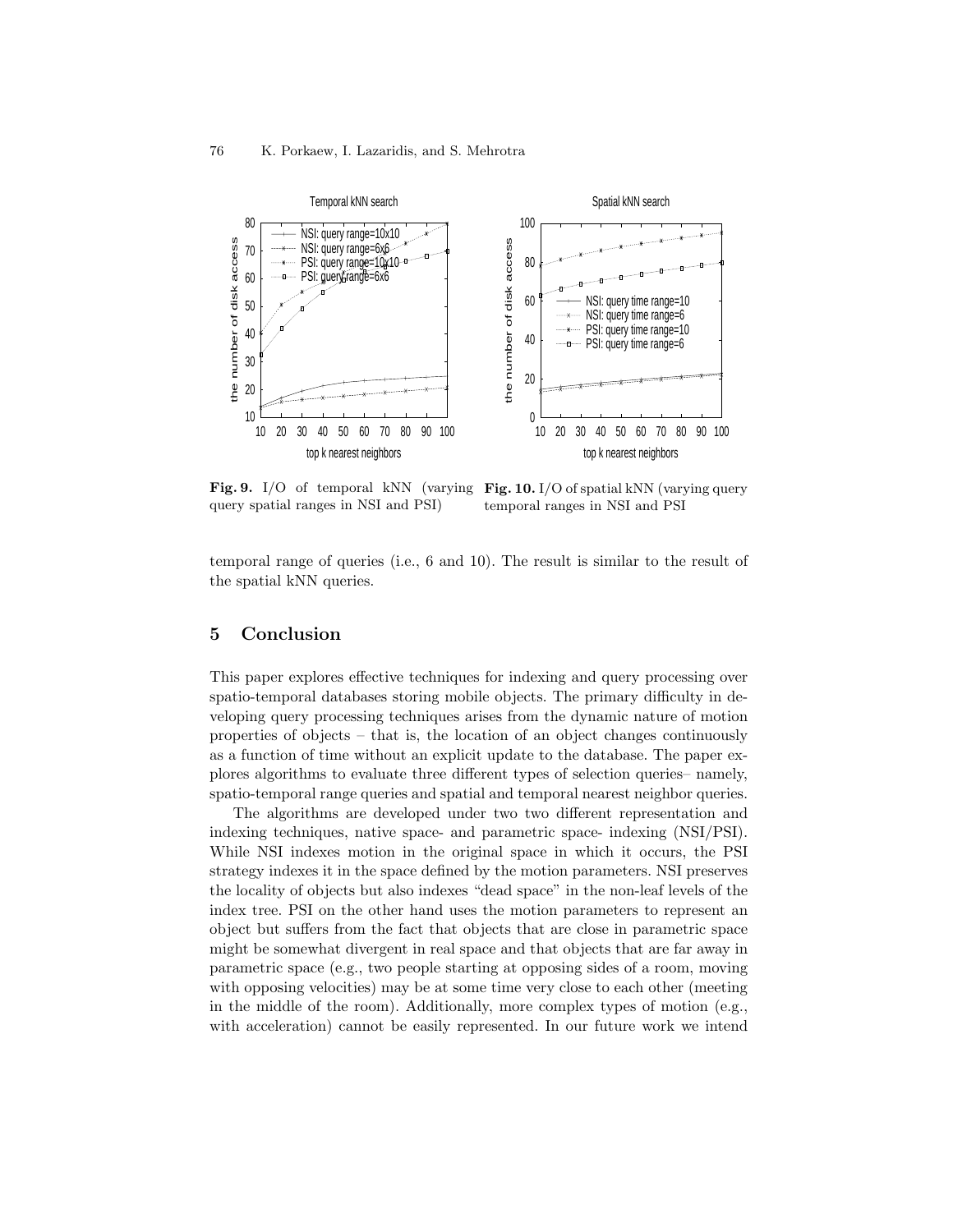<span id="page-18-0"></span>to establish in more detail, both analytically and experimentally the conditions under which NSI/PSI should be used.

**Acknowledgements.** This work was supported in part by the National Science Foundation under Grant No. IIS-0086124 and in part by the Army Research Laboratory under Cooperative Agreements No. DAAL-01-96-2-0003 and No. DAAD-19-00-1-0188.

## **References**

- 1. B. Becker, S. Gschwind, T. Ohler, B. Seeger, and P. Widmayer. An asymptotically optimal multiversion b-tree. VLDB Journal, 5(4):264–275, 1996.
- 2. N. Beckmann, H.-P. Kriegel, R. Schneider, and B.Seeger. The R\*-tree: an efficient and robust access method for points and rectangles. In ACM SIGMOD Int'l Conf. on Management of Data, pages 322–331, May 1990.
- 3. A. Guttman. R-tree: a dynamic index structure for spatial searching. In ACM SIGMOD Int'l Conf. on Management of Data, pages 47–57, June 1984.
- 4. G. R. Hjaltason and H. Samet. Ranking in spatial databases. In Int'l Symposium on Large Spatial Databases, 1995.
- 5. G. Kollios, D. Gunopulos, and V. J. Tsotras. On indexing mobile objects. In Symposium on Principles of Database Systems, 1999.
- 6. D. Lomet and B. Salzberg. The hB-Tree: A multiattribute indexing method with good guaranteed performance. ACM Trans. on Database Systems, 15(4):625–658, 1990.
- 7. D. Lomet and B. Salzberg. The performance of a multiversion access method. In ACM SIGMOD Int'l Conf. on Management of Data, 1990.
- 8. J. A. Orenstein. A comparison of spatial query processing techniques for native and parameter spaces. In ACM SIGMOD Int'l Conf. on Management of Data, pages 343–352, 1990.
- 9. K. Porkaew. Database support for similarity retrieval and querying mobile objects. Technical report, PhD thesis, University of Illinois at Urbana-Champaign, 2000.
- 10. J. T. Robinson. The k-d-b-tree: A search structure for large multidimensional dynamic indexes. In ACM SIGMOD Int'l Conf. on Management of Data, 1981.
- 11. N. Roussopoulos, S. Kelley, and F. Vincent. Nearest neighbor queries. In ACM SIGMOD Int'l Conf. on Management of Data, 1995.
- 12. S. Saltenis, C. Jensen, S. Leutenegger, and M. Lopez. Indexing the positions of continuously moving objects. In ACM SIGMOD Int'l Conf. on Management of Data, 2000.
- 13. B. Salzberg and V. Tsotras. Comparison of access methods for time-evolving data. ACM Computing Surveys, 31(2):158–221, 1999.
- 14. H. Samet. The quadtree and related hierarchial data structures. ACM Computing Surveys, 16(2):187–260, 1984.
- 15. T. Sellis, N. Roussopoulos, and C. Faloutsos. The R+ tree: A dynamic index for multi-dimensional objects. In Int'l Conf. on Very Large Data Bases, 1987.
- 16. J. Tayeb, O. Ulusoy, and O. Wolfson. A quadtree based dynamic attribute indexing method. Computer Journal, 41(3):185–200, 1998.